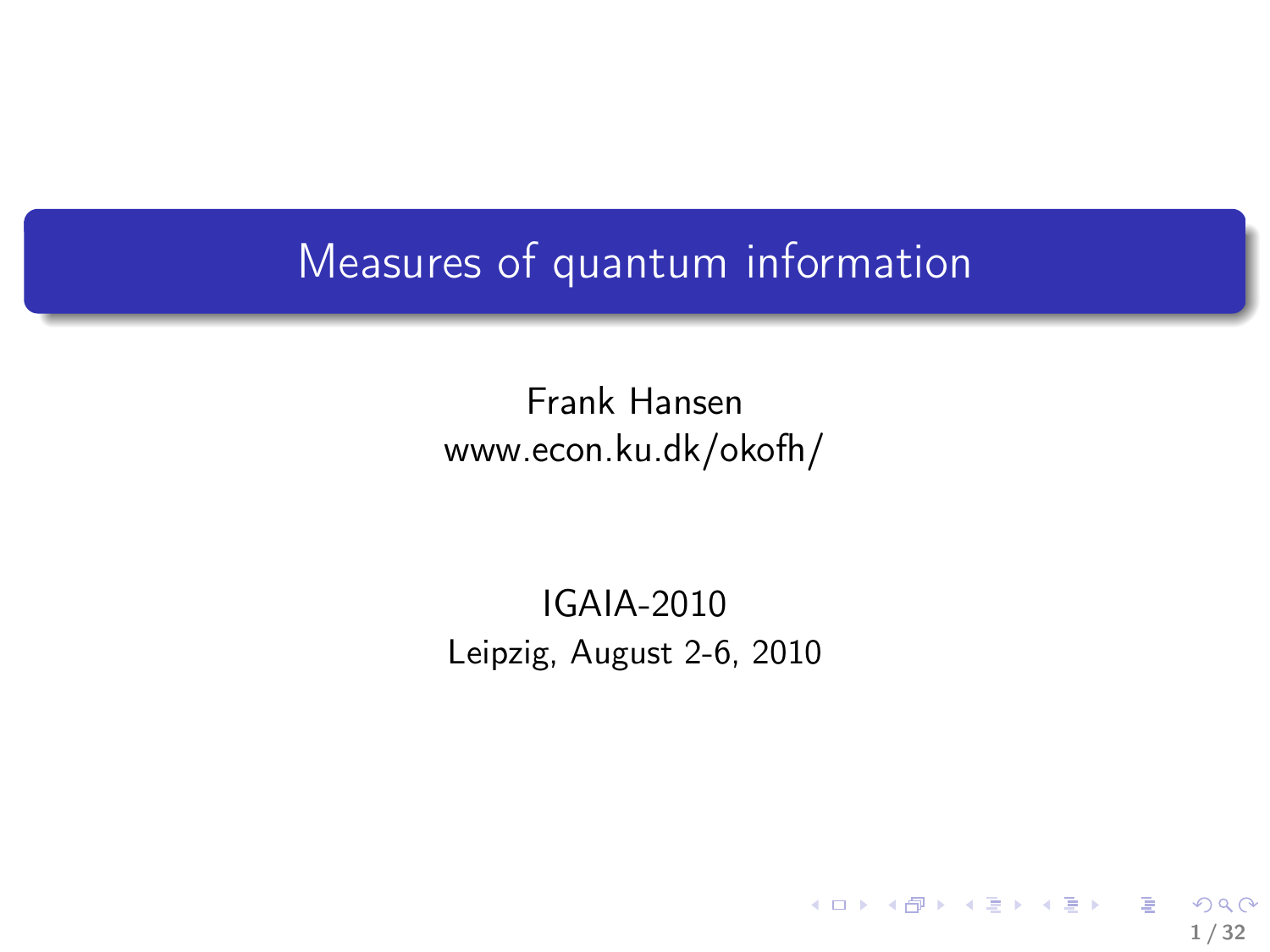Wigner and Yanase proposed to find a measure of our knowledge of a difficult-to-measure observable with respect to a conserved quantity.

They discussed a number of postulates that such a measure should satisfy and proposed, tentatively, the so called *skew information* defined by

$$
I_{\rho}(A) = -\frac{1}{2} \text{Tr} \left[ \rho^{\frac{1}{2}}, A \right]^2,
$$

where  $\rho$  is a state (density matrix) and A is an observable

The postulates included the requirement from thermodynamics that knowledge decreases under the mixing of states; or put equivalently, that the proposed measure is a convex function in the state  $\rho$ .

The measure should also be additive with respect to the aggregation of isolated subsystems and, for an isolated system, independent of time.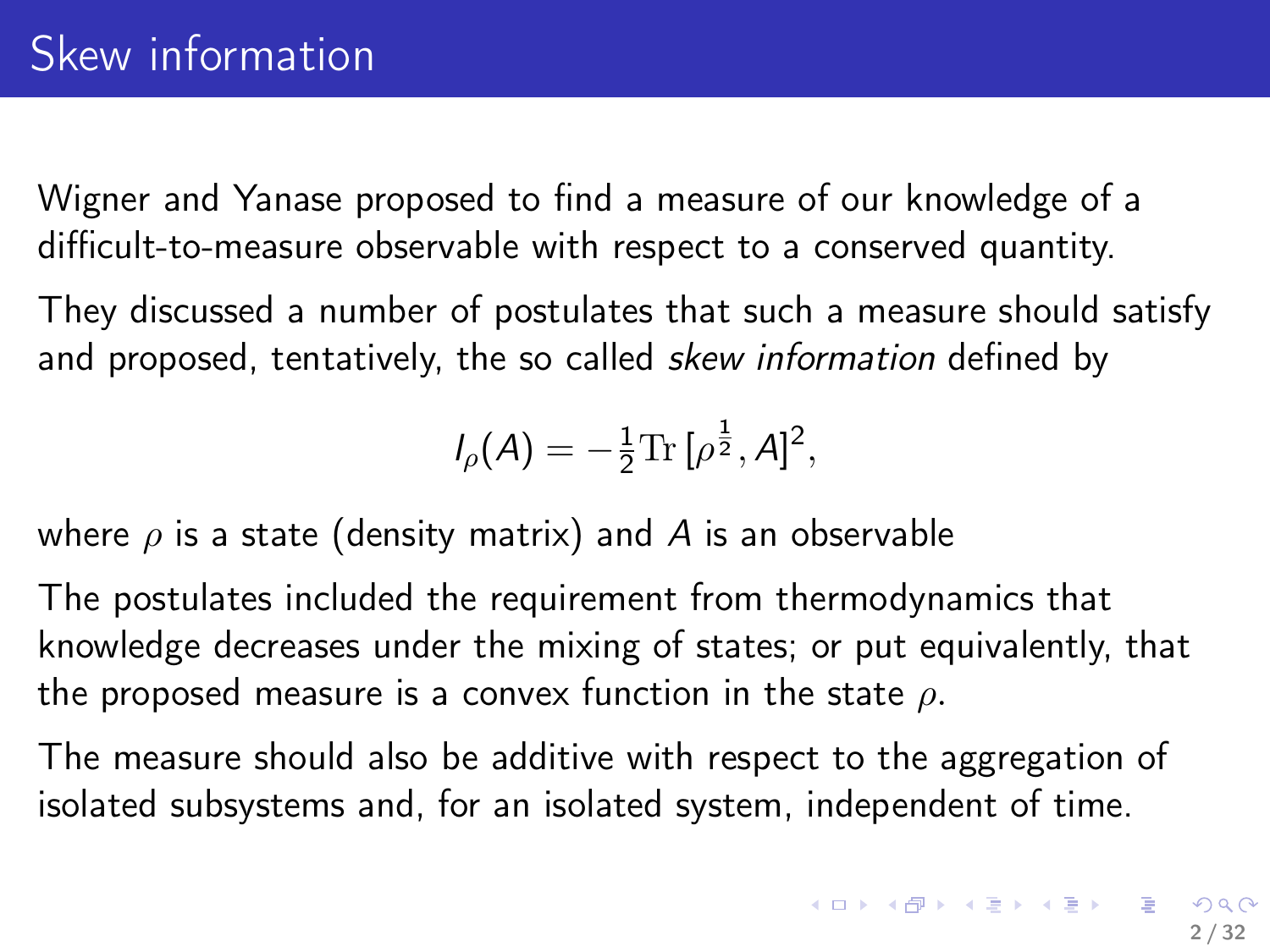Dyson proposed that other measures, in particular the expression

$$
I_{\rho}(p, A) = -\frac{1}{2} \operatorname{Tr}[\rho^p, A][\rho^{1-p}, A] \qquad 0 < p < 1,
$$

may have the same general properties as the skew information.

Convexity of this expression in  $\rho$  became the celebrated Wigner-Yanase-Dyson conjecture which was later proved by Lieb.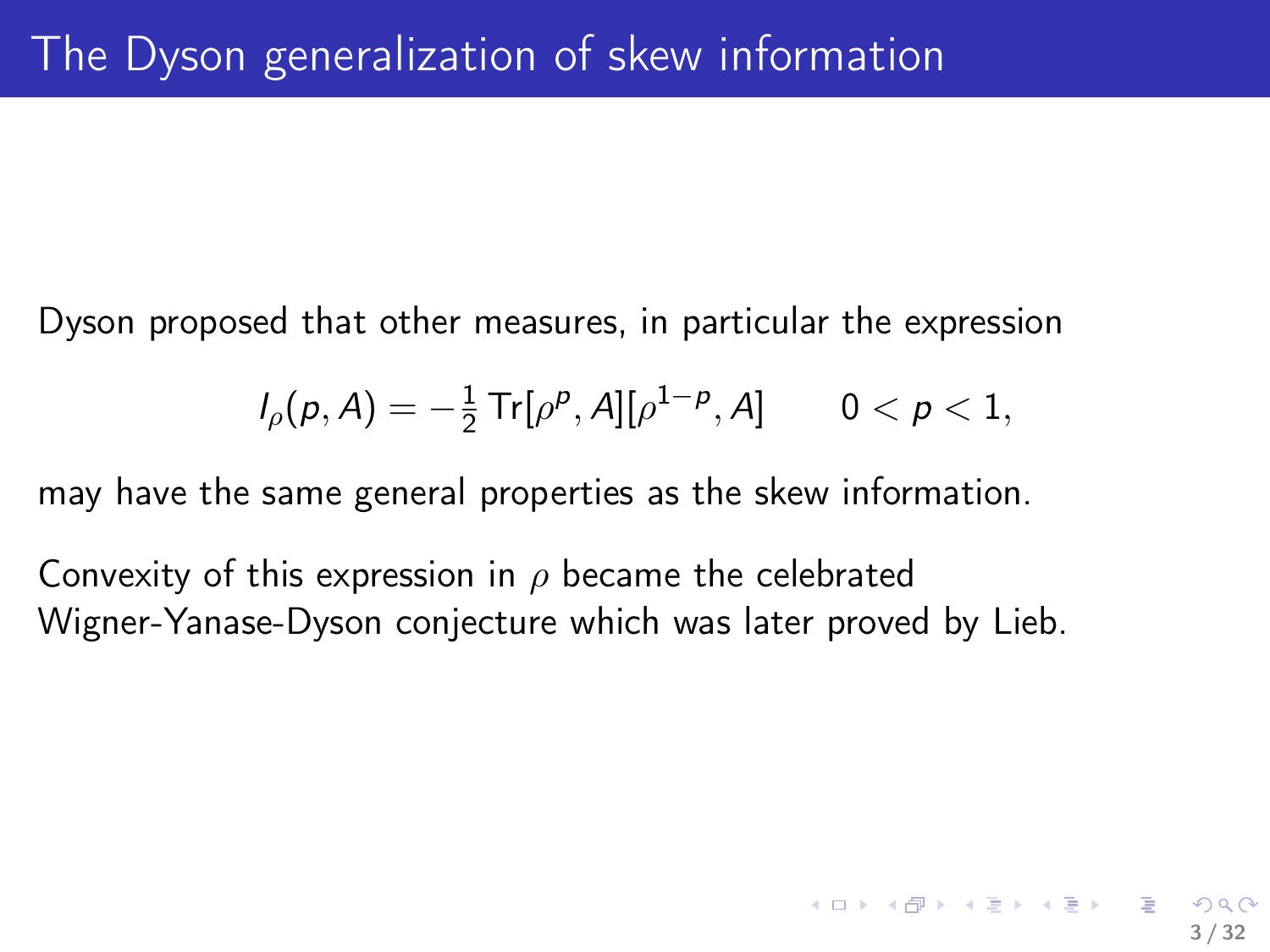In the process that is the opposite of mixing, the information content should decrease.

This requirement comes from thermodynamics where it is satisfied for both classical and quantum mechanical systems. It reflects the loss of information about statistical correlations between two subsystems when they are only considered separately.

Wigner and Yanase conjectured that the skew information also possesses this property. They proved it when the state of the aggregated system is pure. We subsequently demonstrated that the conjecture fails for general mixed states.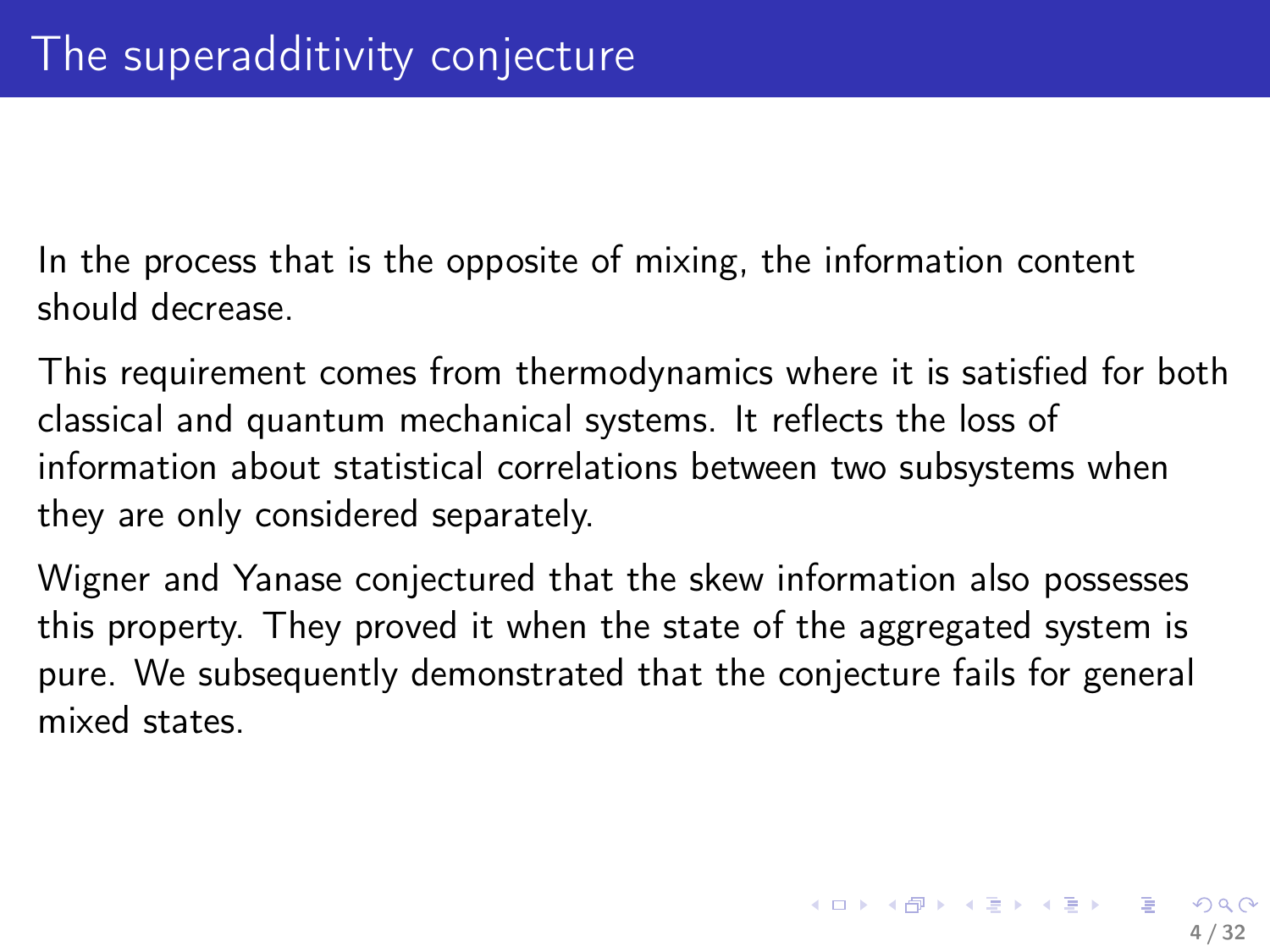Chentsov and Morozova defined a monotone metric as a map  $\rho \to K_{\rho}$  from density matrices to sesquilinear forms on  $M_n(C)$  satisfying:

5 / 32

K ロ X x (@ X X 营 X X 营 X ) 를 → ⊙ Q (~

(i) 
$$
K_{\rho}(A, A) \ge 0
$$
,  $(= 0 \Leftrightarrow A = 0)$ .

$$
(ii) K_{\rho}(A, B) = K_{\rho}(B^*, A^*)
$$

(iii)  $\rho \to K_o(A, A)$  is continuous on  $\mathcal{M}_n$ .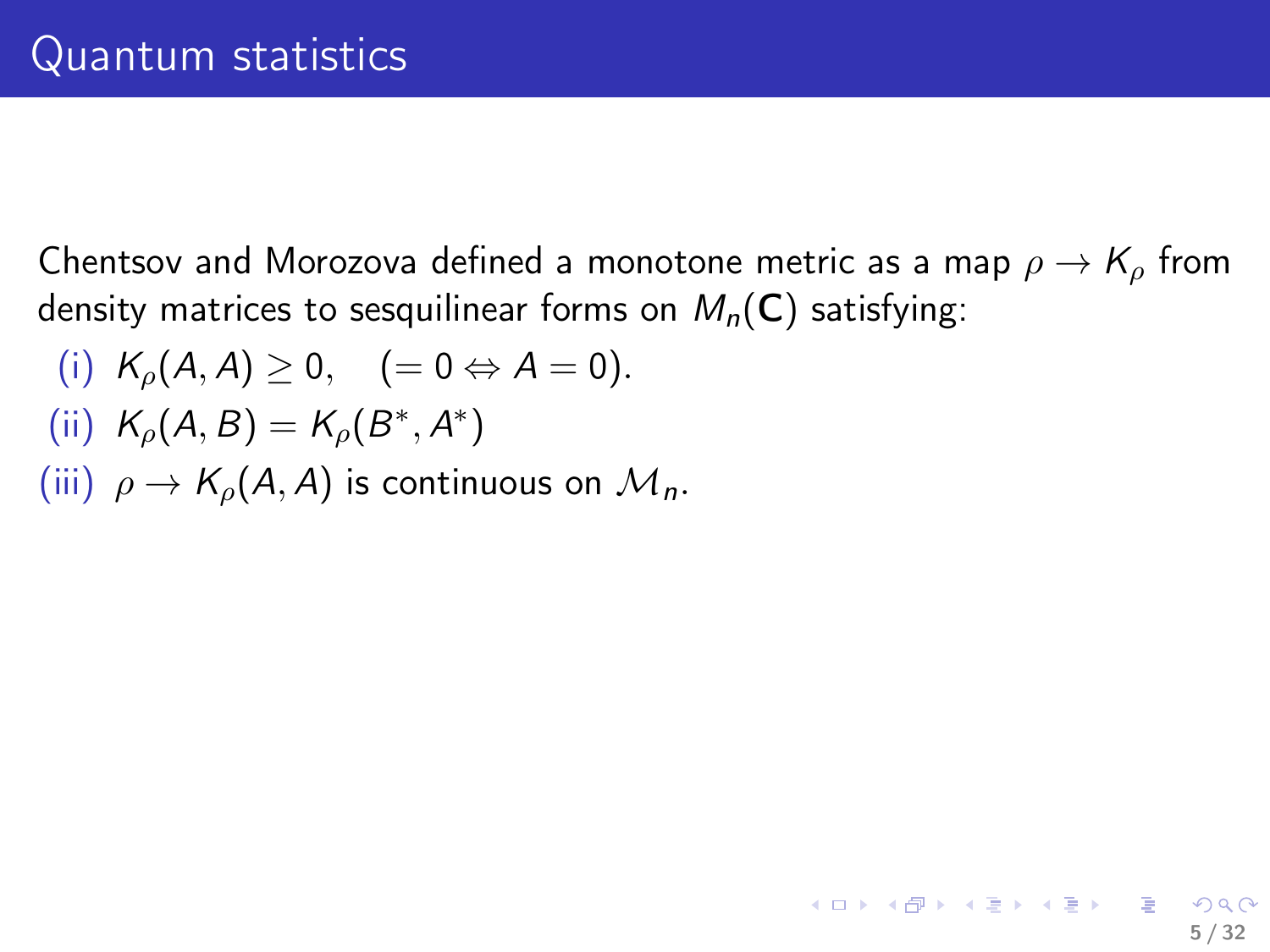Chentsov and Morozova defined a monotone metric as a map  $\rho \to K_{\rho}$  from density matrices to sesquilinear forms on  $M_n(C)$  satisfying:

(i) 
$$
K_{\rho}(A, A) \ge 0
$$
,  $(= 0 \Leftrightarrow A = 0)$ .

$$
(ii) K_{\rho}(A, B) = K_{\rho}(B^*, A^*)
$$

- (iii)  $\rho \to K_o(A, A)$  is continuous on  $\mathcal{M}_n$ .
- $\mathcal{H}_{\mathcal{T}(\rho)}(\mathcal{T}(\mathcal{A}),\,\mathcal{T}(\mathcal{A}))\leq\mathcal{K}_{\rho}(\mathcal{A},\mathcal{A})$  for stochastic mappings

$$
\mathcal{T}:M_n(\mathsf{C})\to M_m(\mathsf{C}).
$$

A stochastic map is a linear trace preserving completely positive map.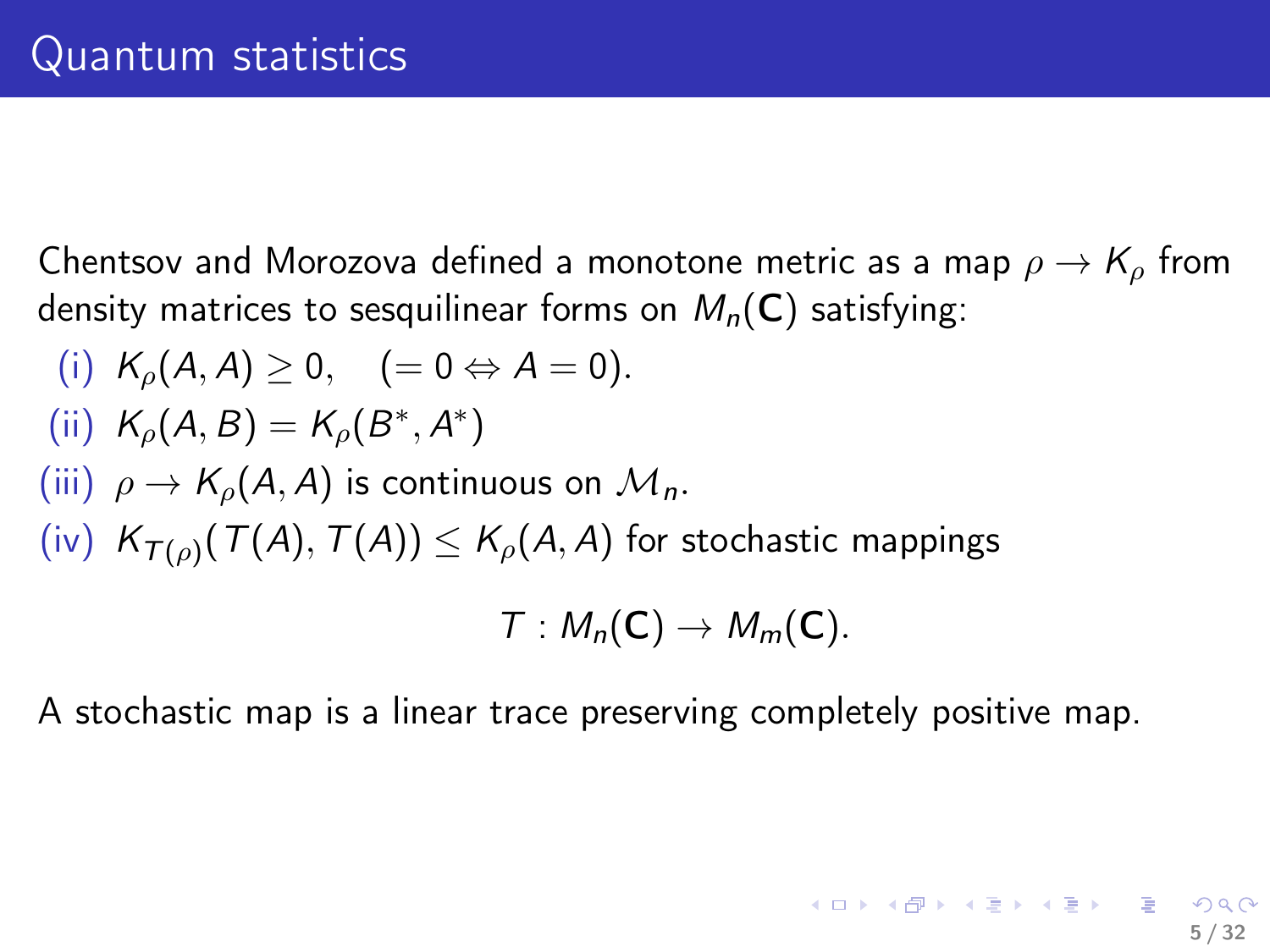### Chentsov-Morozova's theorem

Consider a basis in which  $\rho$  with eigenvalues  $\lambda_1, \ldots, \lambda_n$  is diagonalized. Then  $K_{\rho}$  is of the form

$$
K_{\rho}(A,A)=C\sum_{i=1}^n\lambda_i^{-1}|A_{ii}|^2+\sum_{i\neq j}|A_{ij}|^2c(\lambda_i,\lambda_j),
$$

where the function  $\, c \colon \mathsf{R}^2_+ \to \mathsf{R}$  is symmetric and

$$
c(x,x) = Cx^{-1}, \quad c(tx, ty) = t^{-1}c(x,y).
$$

6 / 32

K ロ X x (@ X X 营 X X 营 X ) 를 → ⊙ Q (~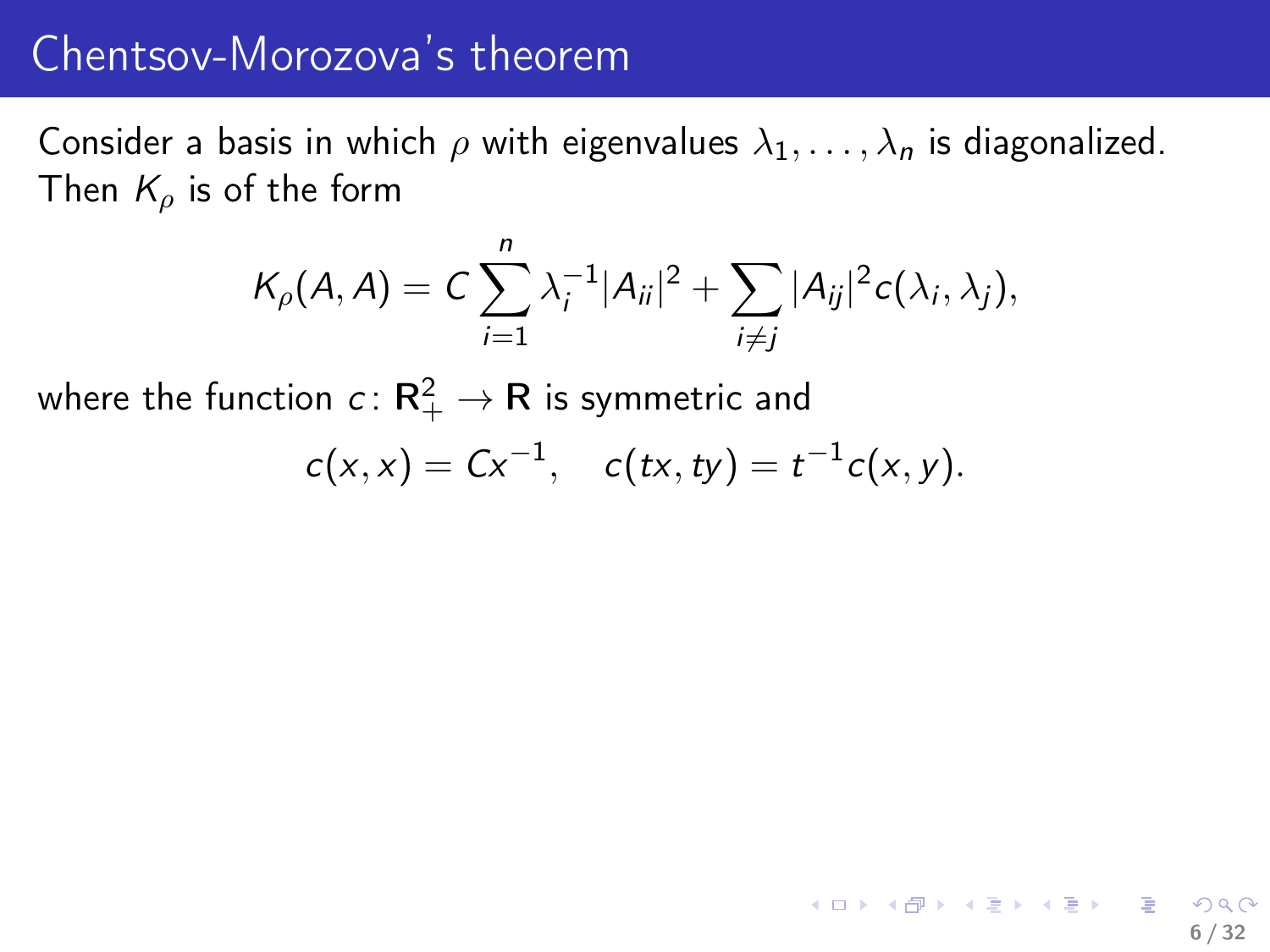# Chentsov-Morozova's theorem

Consider a basis in which  $\rho$  with eigenvalues  $\lambda_1, \ldots, \lambda_n$  is diagonalized. Then  $K_{\rho}$  is of the form

$$
K_{\rho}(A,A)=C\sum_{i=1}^n\lambda_i^{-1}|A_{ii}|^2+\sum_{i\neq j}|A_{ij}|^2c(\lambda_i,\lambda_j),
$$

where the function  $\, c \colon \mathsf{R}^2_+ \to \mathsf{R}$  is symmetric and

$$
c(x,x) = Cx^{-1}, \quad c(tx, ty) = t^{-1}c(x,y).
$$

### Theorem (Petz)

A monotone metric is defined if and only if c is of the form

$$
c(x,y) = \frac{1}{yf(xy^{-1})} \qquad f: \mathsf{R}_{+} \to \mathsf{R}_{+}
$$

where f is operator monotone,  $f(t) = tf(t^{-1})$  for  $t > 0$ , and  $f(1) = 1$ .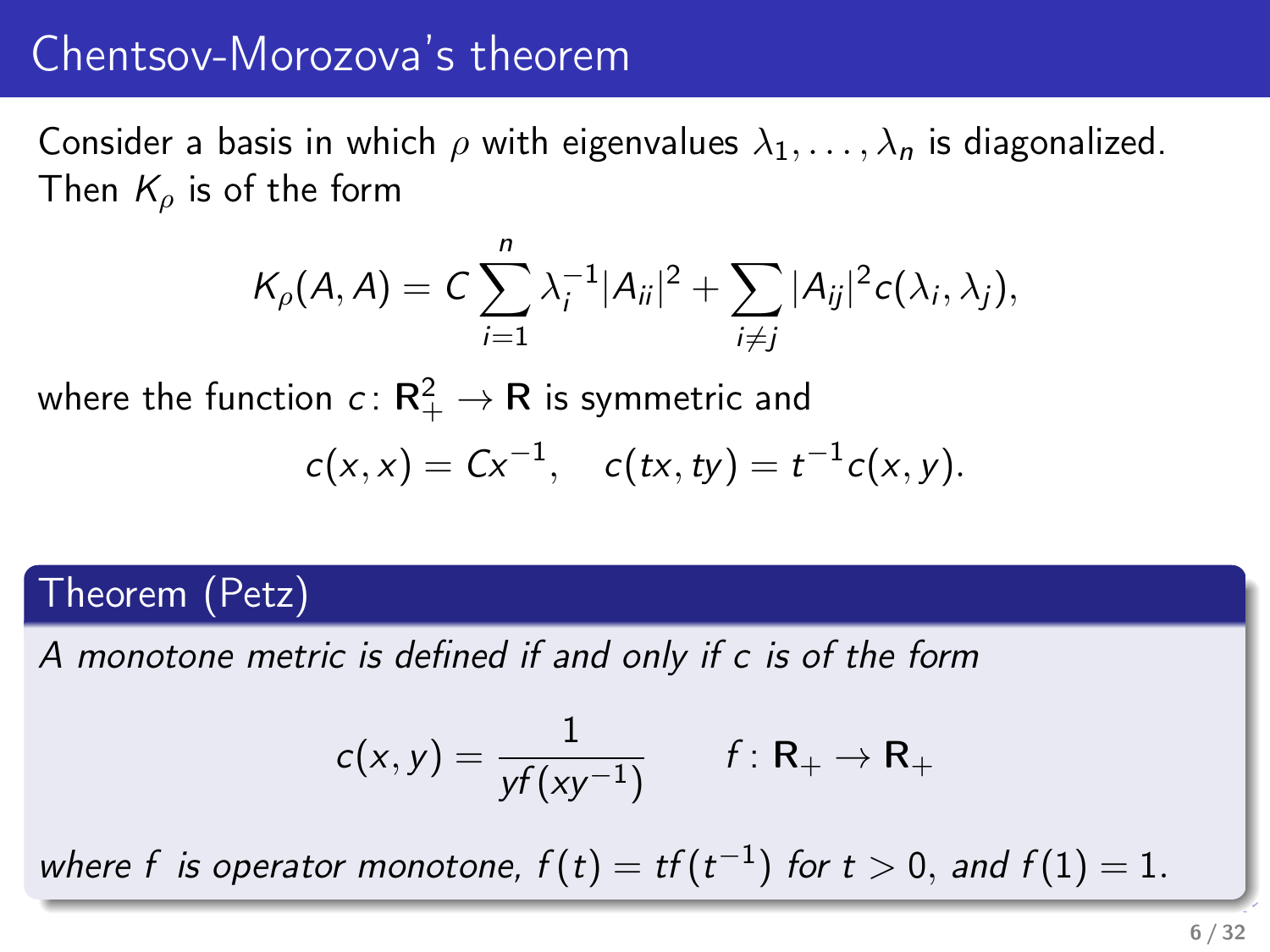# The set  $\mathcal{F}_{\mathsf{on}}$

# $\mathcal{F}_{op}$  are the functions  $f: \mathbf{R}_{+} \to \mathbf{R}_{+}$  such that  $(i)$  f is operator monotone, (ii)  $f(t) = tf(t^{-1})$  for all  $t > 0$ , (iii)  $f(1) = 1$ .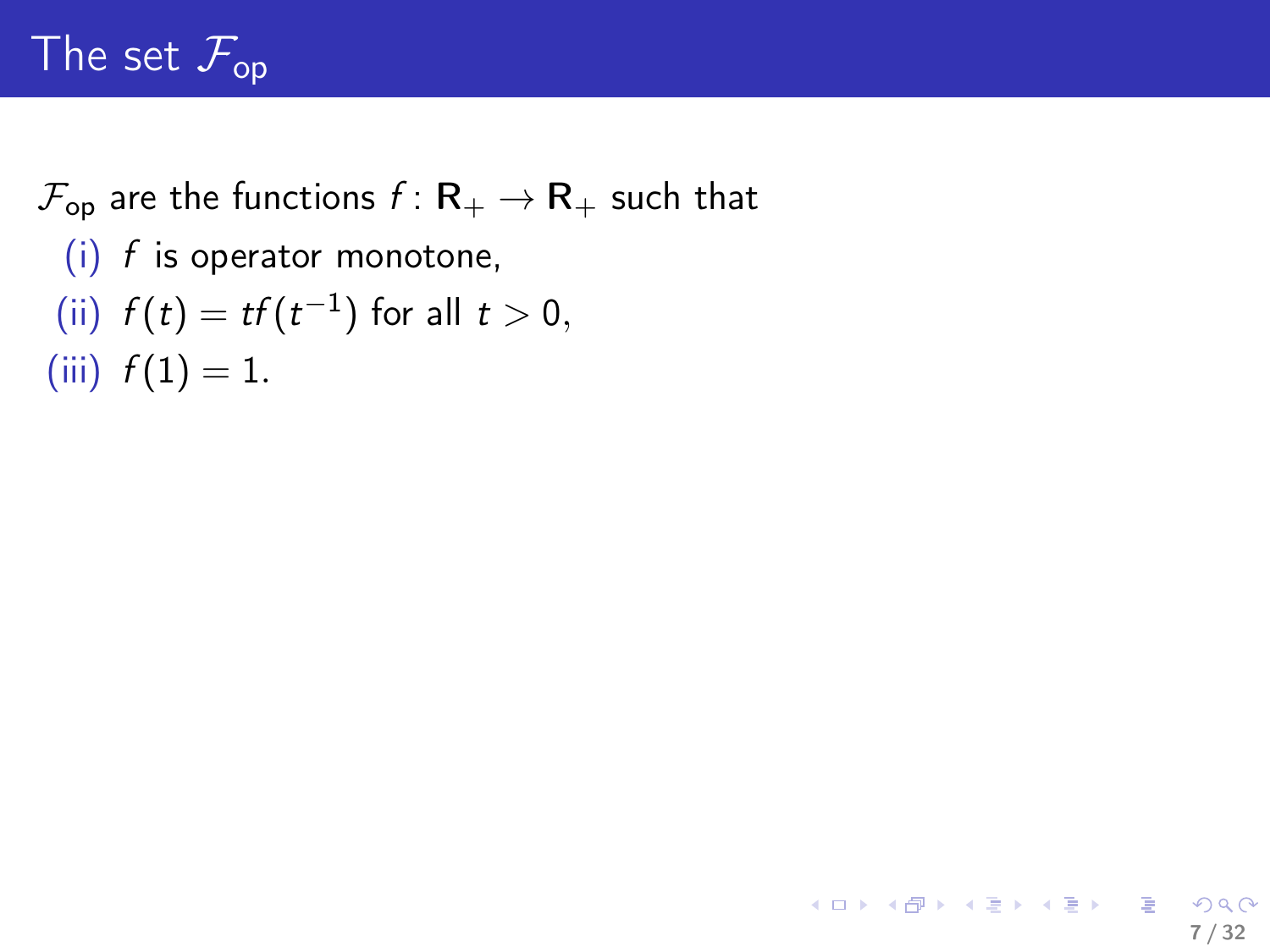### $\mathcal{F}_{\text{on}}$  are the functions  $f: \mathbf{R}_{+} \to \mathbf{R}_{+}$  such that

 $(i)$  f is operator monotone,

(ii) 
$$
f(t) = tf(t^{-1})
$$
 for all  $t > 0$ ,

(iii)  $f(1) = 1$ .

### **Theorem**

A function  $f \in \mathcal{F}_{op}$  admits a canonical representation

$$
f(t) = \frac{1+t}{2} \exp \int_0^1 \frac{(\lambda^2 - 1)(1-t)^2}{(\lambda + t)(1 + \lambda t)(1 + \lambda)^2} h(\lambda) d\lambda
$$

where h :  $[0,1] \rightarrow [0,1]$  is measurable and (up to equivalence) uniquely determined by f.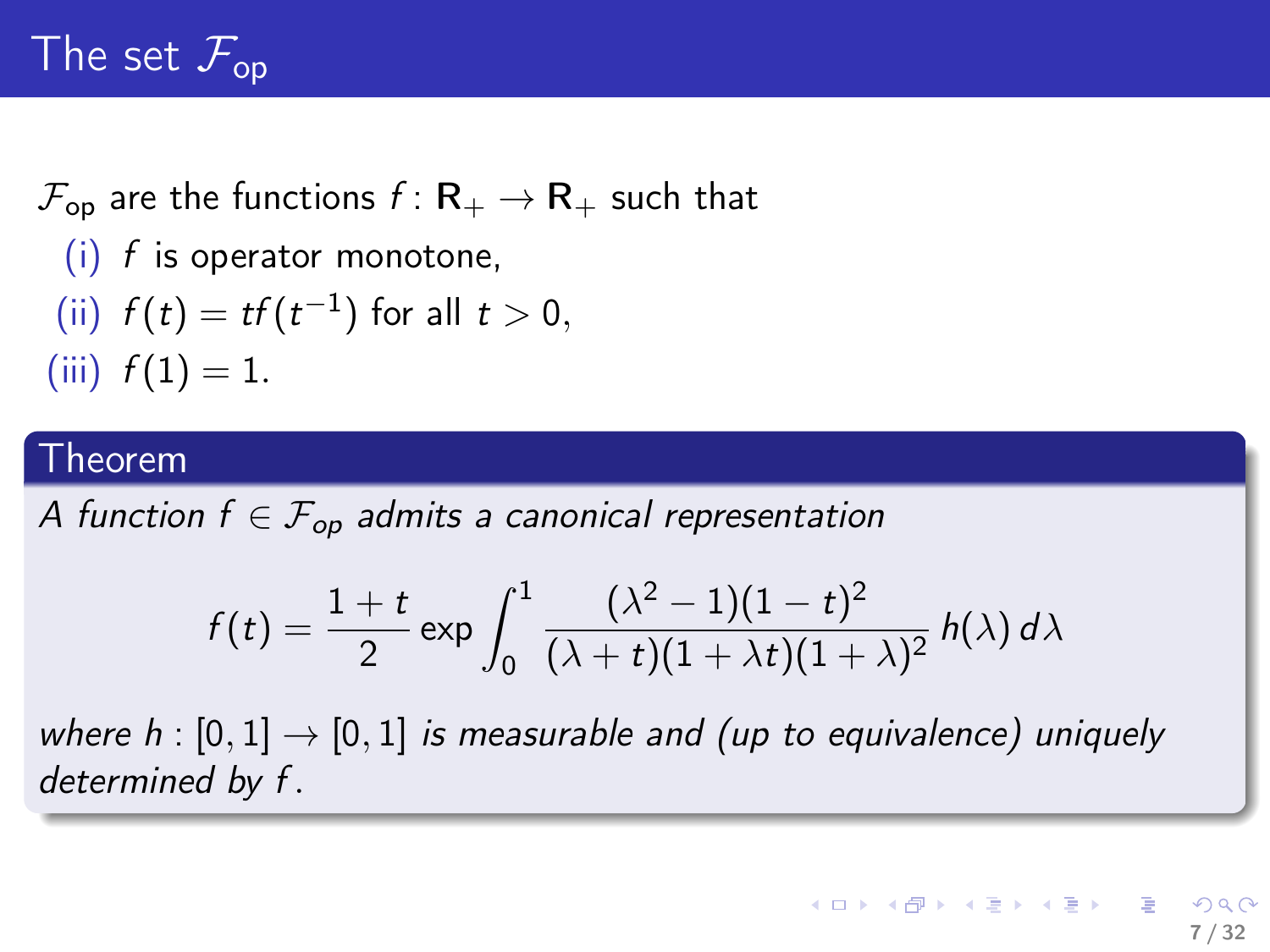A Morozova-Chentsov function c is said to be regular, if the metric constant

$$
m(c) = \lim_{t \to 0} c(t, 1)^{-1} = f(0) \qquad f \in \mathcal{F}_{op}
$$

is strictly positive. We say also that the corresponding operator monotone function  $f$  is regular.

The metric adjusted skew information  $I_\rho^c(A)$  is defined by setting

$$
I_{\rho}^{c}(A)=\frac{m(c)}{2}K_{\rho}^{c}(i[\rho,A],i[\rho,A]).
$$

where

$$
c(x,y)=\frac{1}{yf(xy^{-1})}\qquad x,y>0
$$

8 / 32

イロト 不優 トス 重 トス 重 トー 重

for a regular function  $f \in \mathcal{F}_{op}$ .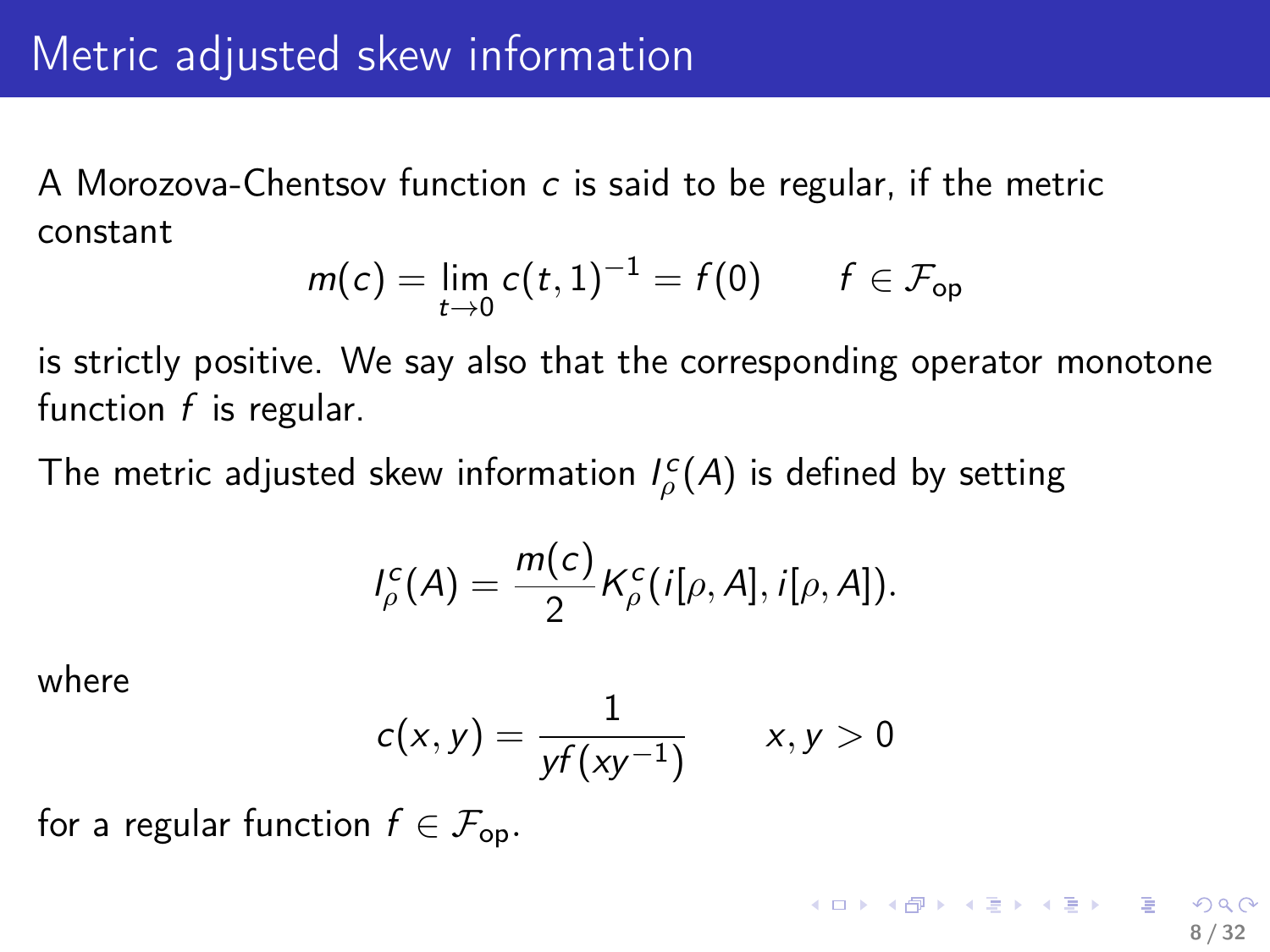## The representation of the WYD-information

Consider the weight functions

$$
h_{p}(\lambda) = \frac{1}{\pi} \arctan \frac{(\lambda^{p} + \lambda^{1-p}) \sin p\pi}{1 - \lambda - (\lambda^{p} - \lambda^{1-p}) \cos p\pi} \qquad 0 < \lambda < 1
$$

for  $0 < p < 1$ . The functions

$$
f_p(t) = \frac{1+t}{2} \exp \int_0^1 \frac{(\lambda^2 - 1)(1-t)^2}{(\lambda + t)(1 + \lambda t)(1 + \lambda)^2} h_p(\lambda) d\lambda
$$

$$
= p(1-p) \cdot \frac{(t-1)^2}{(t^p - 1)(t^{1-p} - 1)} \qquad t > 0
$$

are regular in  $\mathcal{F}_{op}$ . The corresponding metric adjusted skew information

$$
I_{\rho}^{c_{p}}(A)=-\frac{1}{2}\mathrm{Tr}[\rho^{p},A][\rho^{1-p},A],
$$

where  $c_p(x, y) = 1/(y f_p(x y^{-1}))$  for  $x, y > 0$ .

9 / 32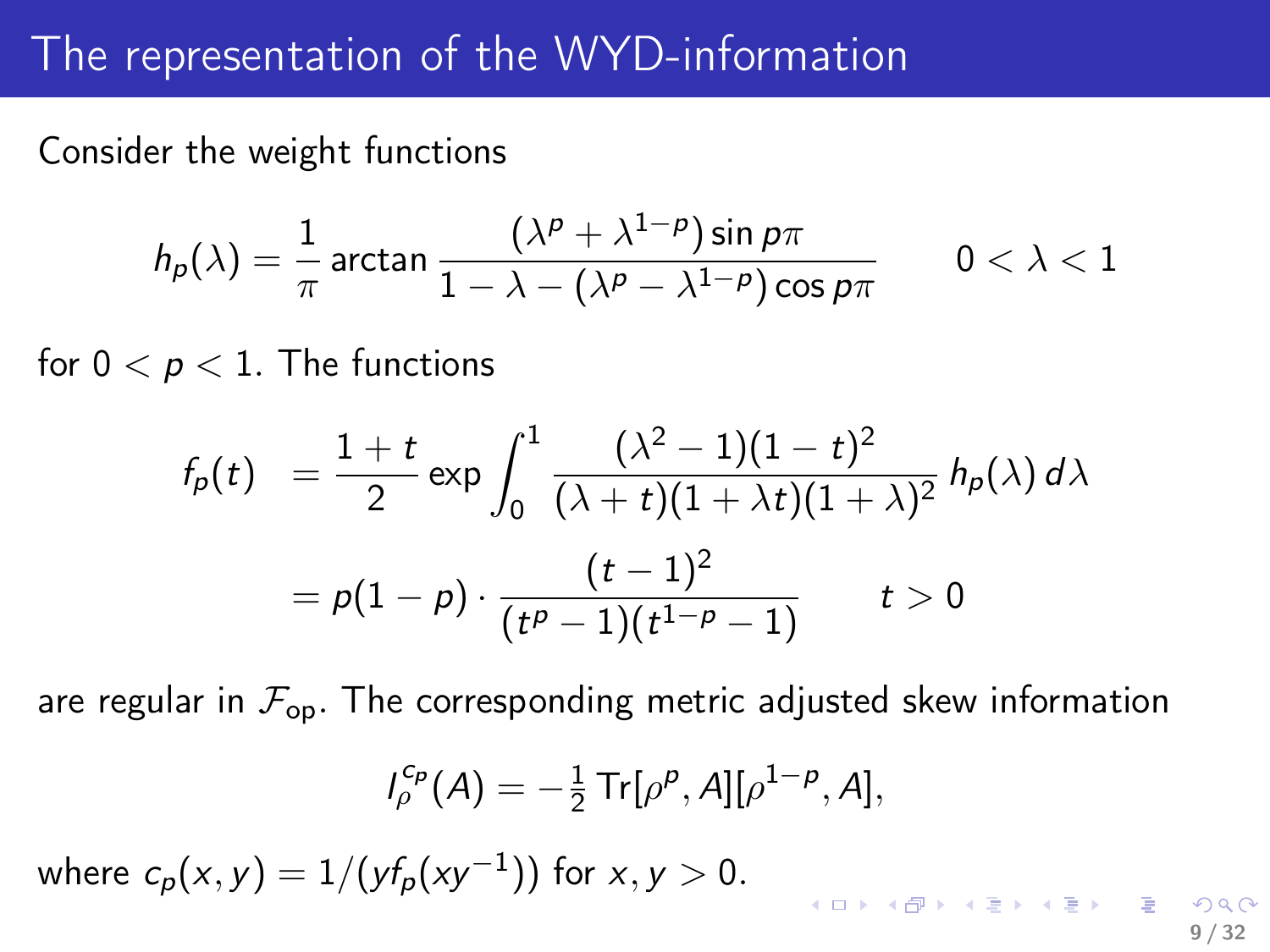A Morozova-Chentsov function c allows a canonical representation

$$
c(x,y)=\int_0^1 c_\lambda(x,y)\,d\mu_c(\lambda)\qquad x,y>0,
$$

where  $\mu_c$  is a finite Borel measure on [0, 1] and

$$
c_{\lambda}(x,y)=\frac{1+\lambda}{2}\left(\frac{1}{x+\lambda y}+\frac{1}{\lambda x+y}\right) \qquad \lambda\in [0,1]. \tag{1}
$$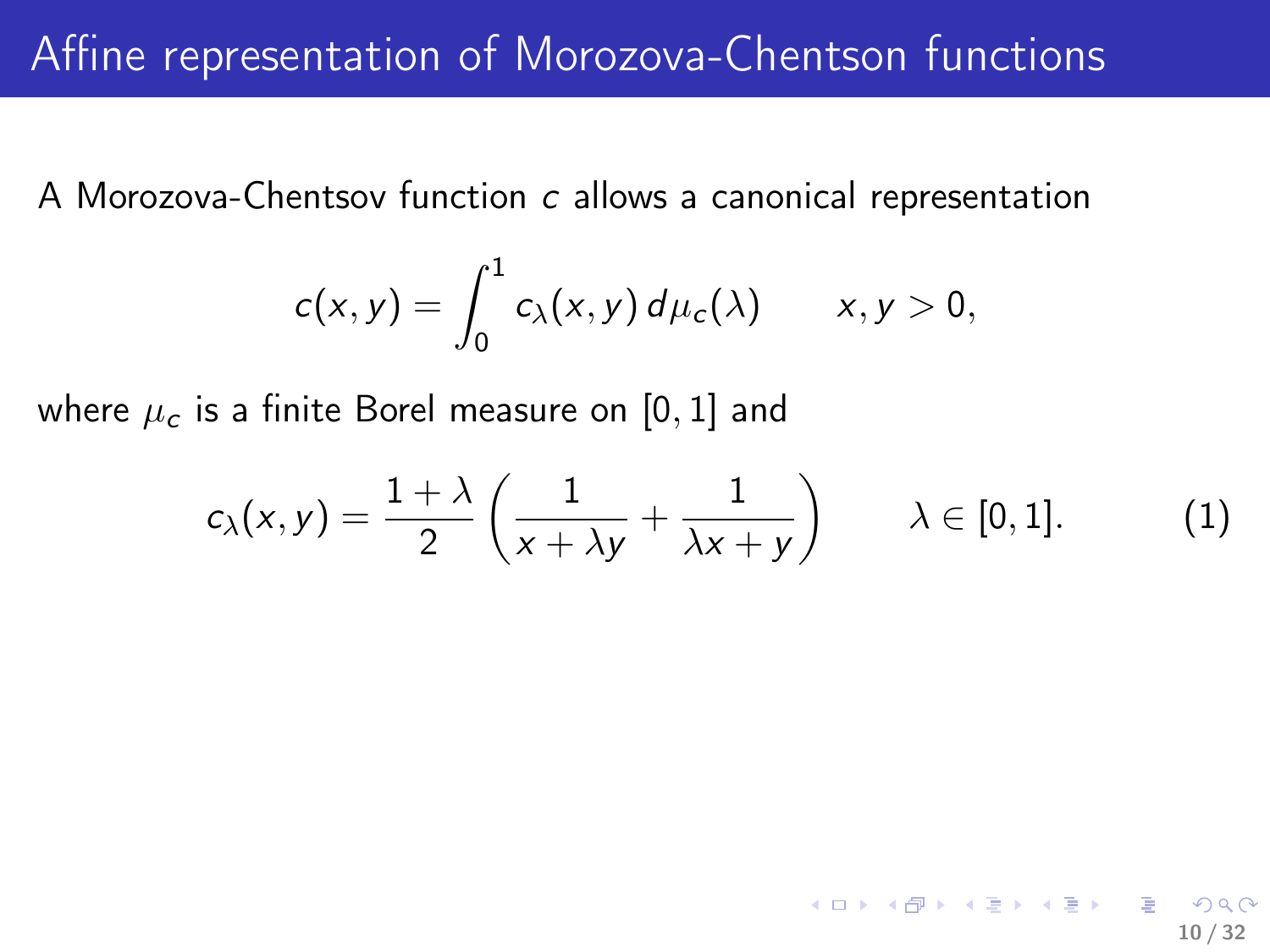A Morozova-Chentsov function c allows a canonical representation

$$
c(x,y)=\int_0^1 c_\lambda(x,y)\,d\mu_c(\lambda)\qquad x,y>0,
$$

where  $\mu_c$  is a finite Borel measure on [0, 1] and

$$
c_{\lambda}(x,y)=\frac{1+\lambda}{2}\left(\frac{1}{x+\lambda y}+\frac{1}{\lambda x+y}\right) \qquad \lambda\in [0,1].
$$
 (1)

It is regular if and only if

$$
\left(\frac{1}{m(c)}\right) \qquad \int_0^1 \frac{(1+\lambda)^2}{2\lambda} d\mu_c(\lambda) < \infty.
$$

イロト 不優 ト 不思 ト 不思 トー 温 10 / 32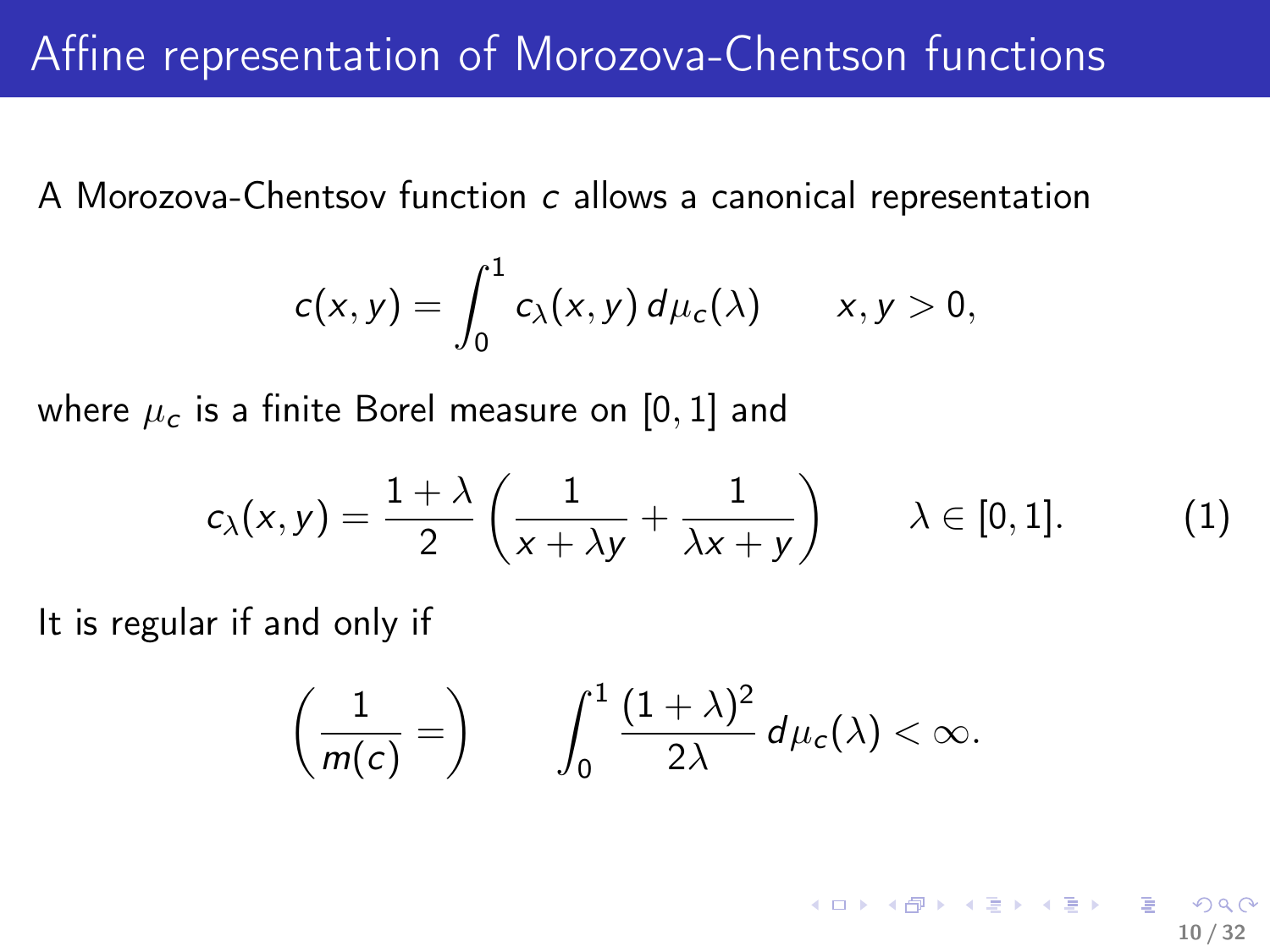The metric adjusted skew information (with A self-adjoint) may be written on the form

$$
I_{\rho}^{c}(A)=\mathrm{Tr}\,\rho A^{2}-\frac{m(c)}{2}\mathrm{Tr}\,A\,d_{c}(L_{\rho},R_{\rho})A,
$$

where

$$
d_c(x,y) = \int_0^1 xy \cdot c_{\lambda}(x,y) \frac{(1+\lambda)^2}{\lambda} d\mu_c(\lambda)
$$

is operator concave in  $[0, \infty) \times [0, \infty) \setminus (0, 0)$ .

The metric adjusted skew information may therefore be extended from the state manifold to the state space.

11 / 32

K ロ ▶ K @ ▶ K 할 ▶ K 할 ▶ → 할 → 9 Q @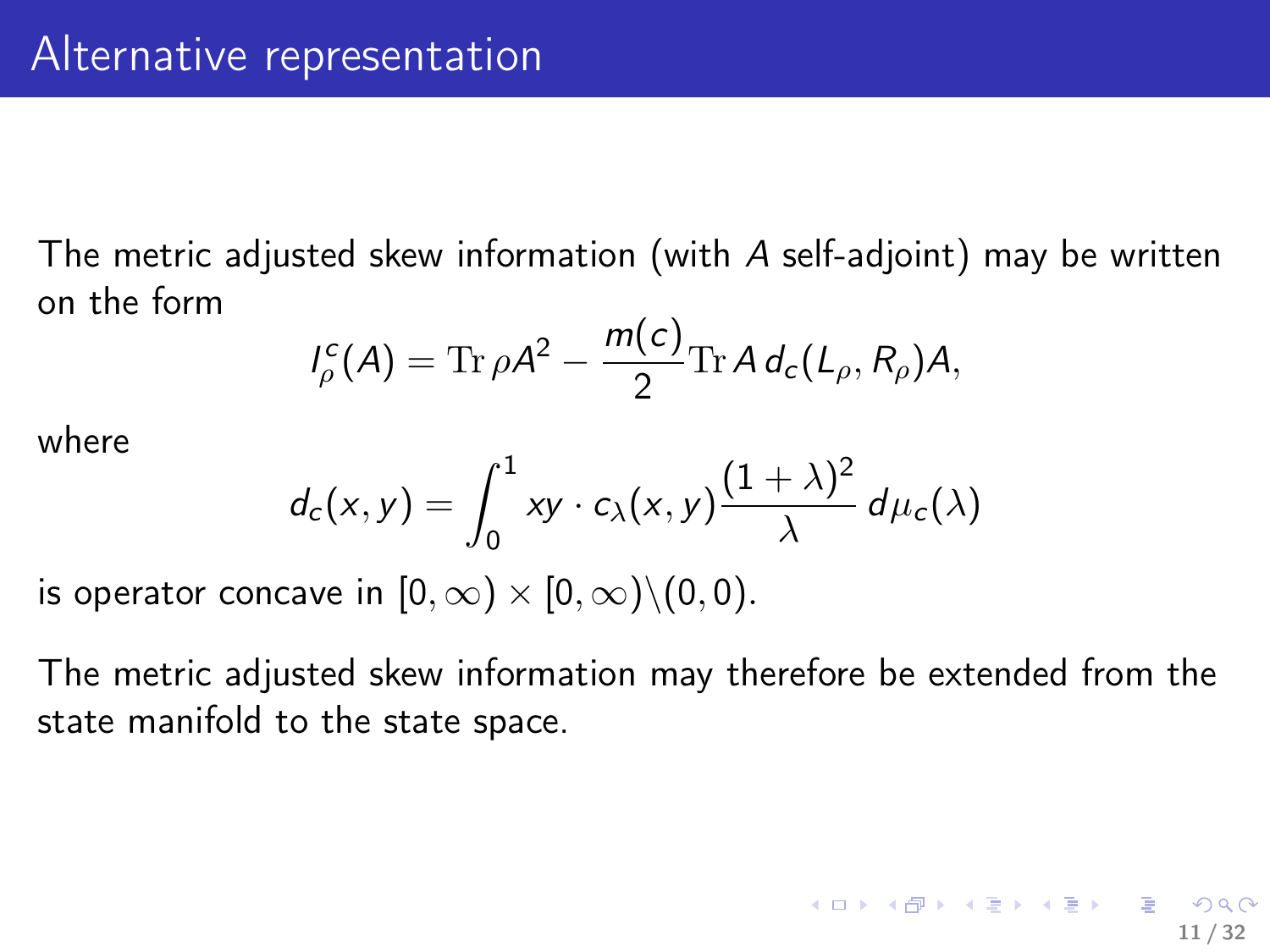(i)  $\rho \to I_\rho^c(A)$  is a convex function.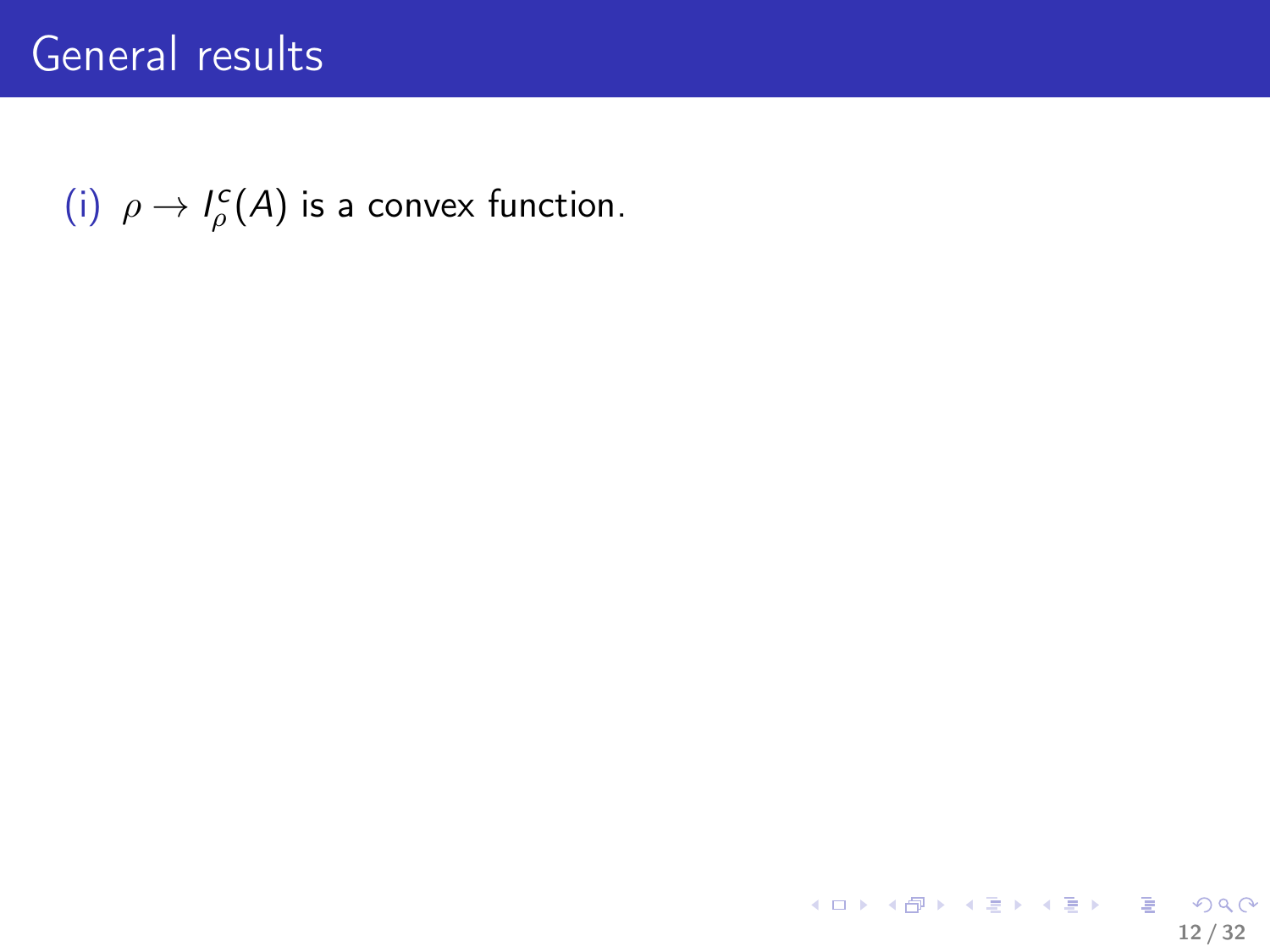(i)  $\rho \to I_\rho^c(A)$  is a convex function.

(ii) For  $\rho = \rho_1 \otimes \rho_2$  and  $A = A_1 \otimes 1 + 1 \otimes A_2$  we have  $I_{\rho}^{c}(A) = I_{\rho_1}^{c}(A_1) + I_{\rho_2}^{c}(A_2).$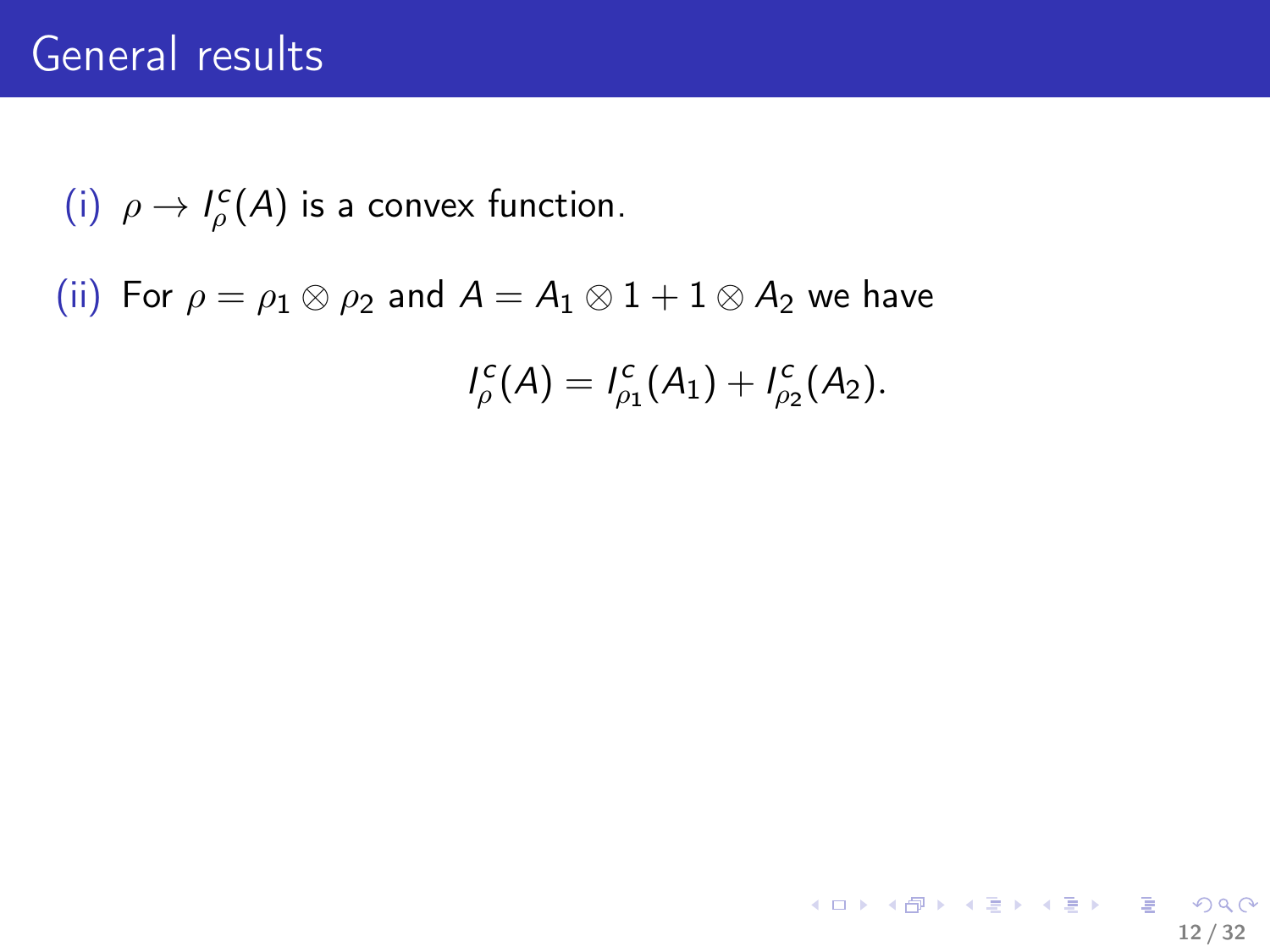(i)  $\rho \to I_\rho^c(A)$  is a convex function.

(ii) For  $\rho = \rho_1 \otimes \rho_2$  and  $A = A_1 \otimes 1 + 1 \otimes A_2$  we have  $I_{\rho}^{c}(A) = I_{\rho_1}^{c}(A_1) + I_{\rho_2}^{c}(A_2).$ 

(iii) If A commutes with H then  $I_{\rho_t}^c(A) = I_{\rho}^c(A)$ , where  $\rho_t = e^{itH} \rho e^{-itH}$ .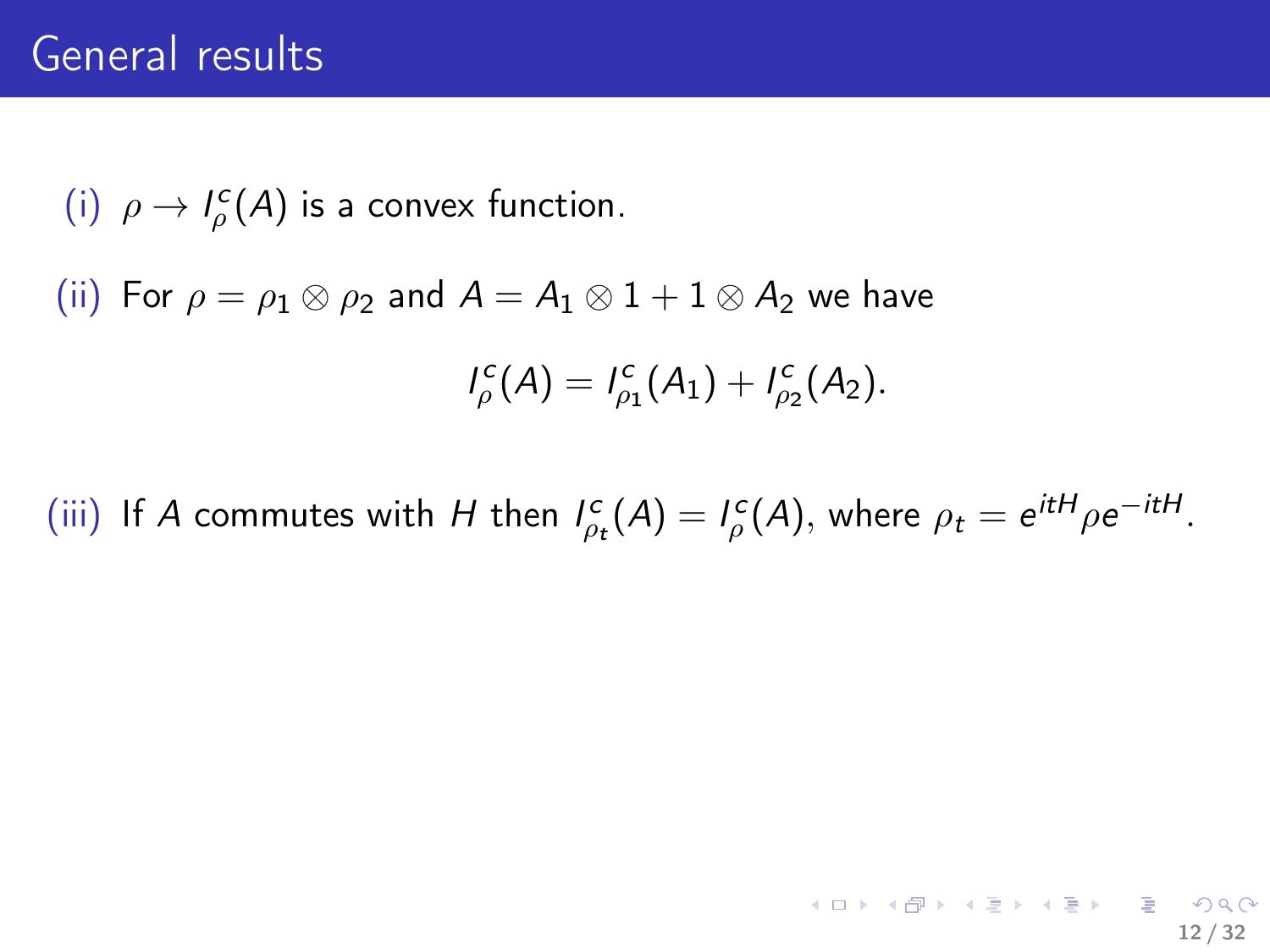(i)  $\rho \to I_\rho^c(A)$  is a convex function.

(ii) For  $\rho = \rho_1 \otimes \rho_2$  and  $A = A_1 \otimes 1 + 1 \otimes A_2$  we have  $I_{\rho}^{c}(A) = I_{\rho_1}^{c}(A_1) + I_{\rho_2}^{c}(A_2).$ 

(iii) If A commutes with H then  $I_{\rho_t}^c(A) = I_{\rho}^c(A)$ , where  $\rho_t = e^{itH} \rho e^{-itH}$ . (iv) For any pure state  $\rho$  we have  $I_{\rho}^{c}(A) = \text{Var}_{\rho}(A)$ .

12 / 32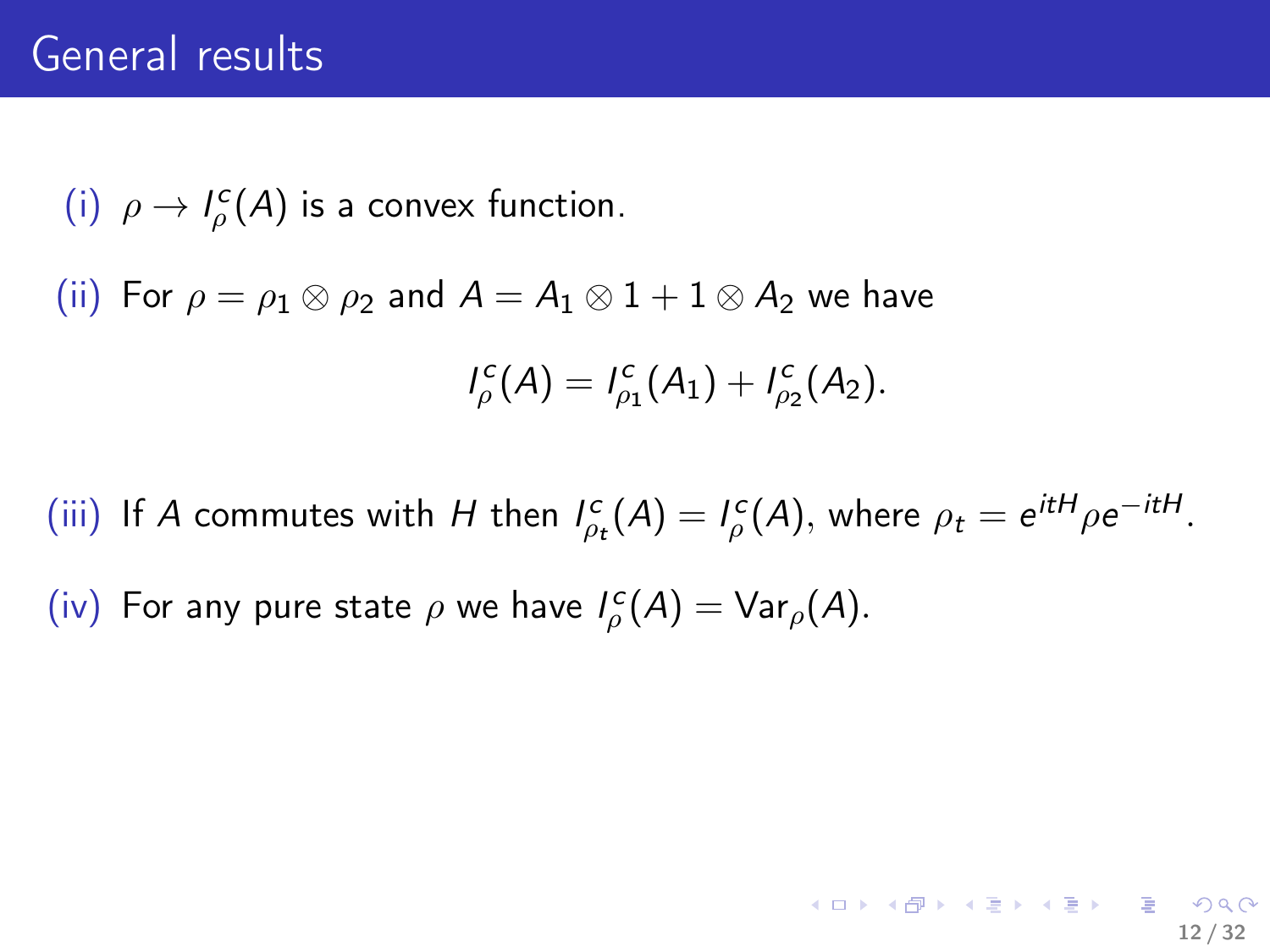(i)  $\rho \to I_\rho^c(A)$  is a convex function.

(ii) For  $\rho = \rho_1 \otimes \rho_2$  and  $A = A_1 \otimes 1 + 1 \otimes A_2$  we have  $I_{\rho}^{c}(A) = I_{\rho_1}^{c}(A_1) + I_{\rho_2}^{c}(A_2).$ 

(iii) If A commutes with H then  $I_{\rho_t}^c(A) = I_{\rho}^c(A)$ , where  $\rho_t = e^{itH} \rho e^{-itH}$ . (iv) For any pure state  $\rho$  we have  $I_{\rho}^{c}(A) = \text{Var}_{\rho}(A)$ . (v) For any density matrix  $\rho$  we have

$$
0\leq I_{\rho}^{c}(A)\leq \text{Var}_{\rho}(A).
$$

4 ロ > 4 레 > 4 로 > 4 로 > 트로드 - 9 Q Q\* 12 / 32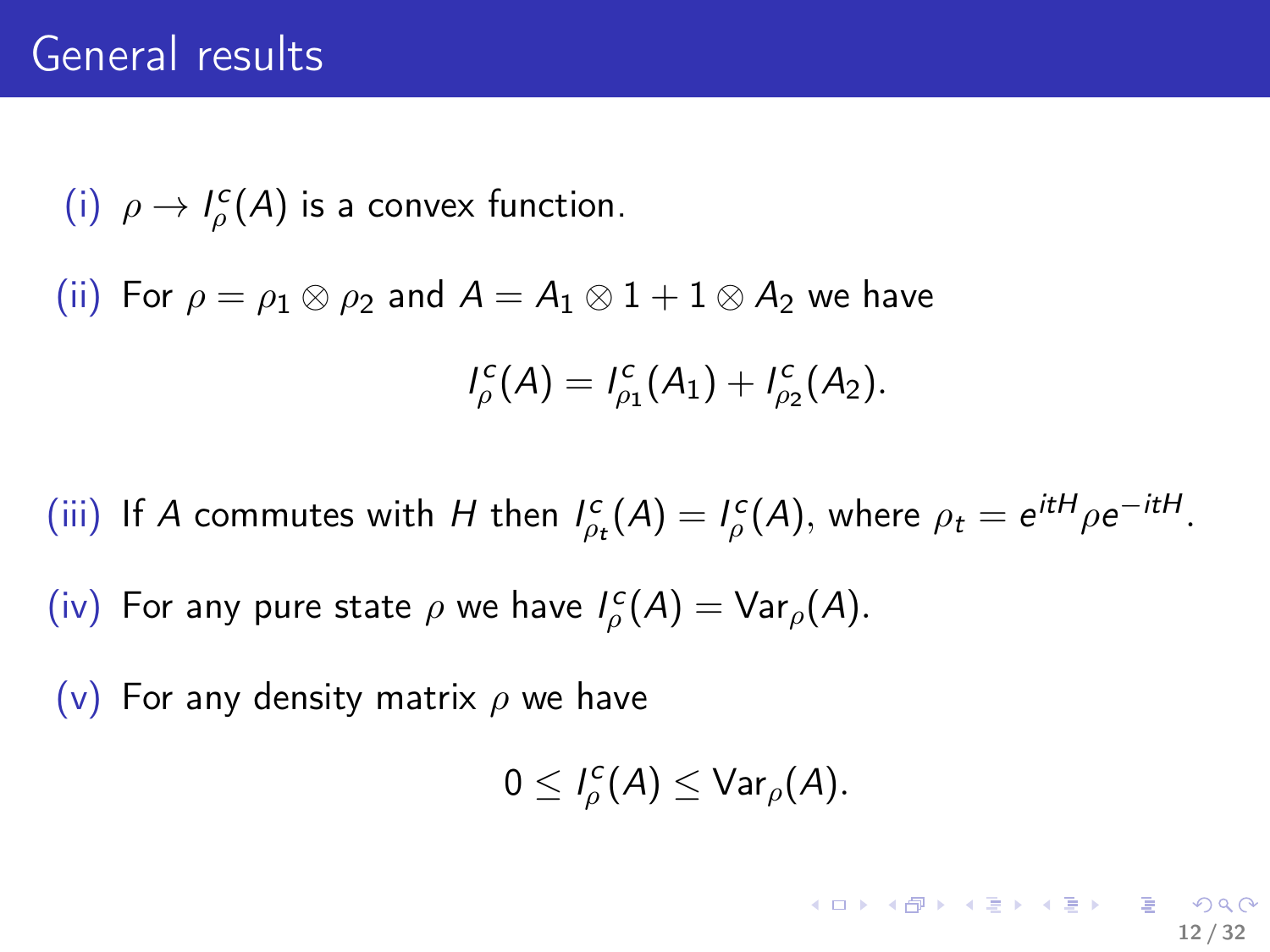Let  $f, g \in \mathcal{F}_{op}$  and consider the function

$$
\varphi(t)=\frac{t+1}{2}\frac{f(t)}{g(t)}\qquad t>0.
$$

We write  $f \preceq g$  if  $\varphi \in \mathcal{F}_{op}$ . This definition renders  $\mathcal{F}_{op}$  into a lattice with

$$
f_{\min}(t) = \frac{2t}{t+1} \quad \text{and} \quad f_{\max}(t) = \frac{1+t}{2}
$$

13 / 32

K ロ ▶ K @ ▶ K 할 ▶ K 할 ▶ → 할 → 9 Q @

as minimal respectively maximal element.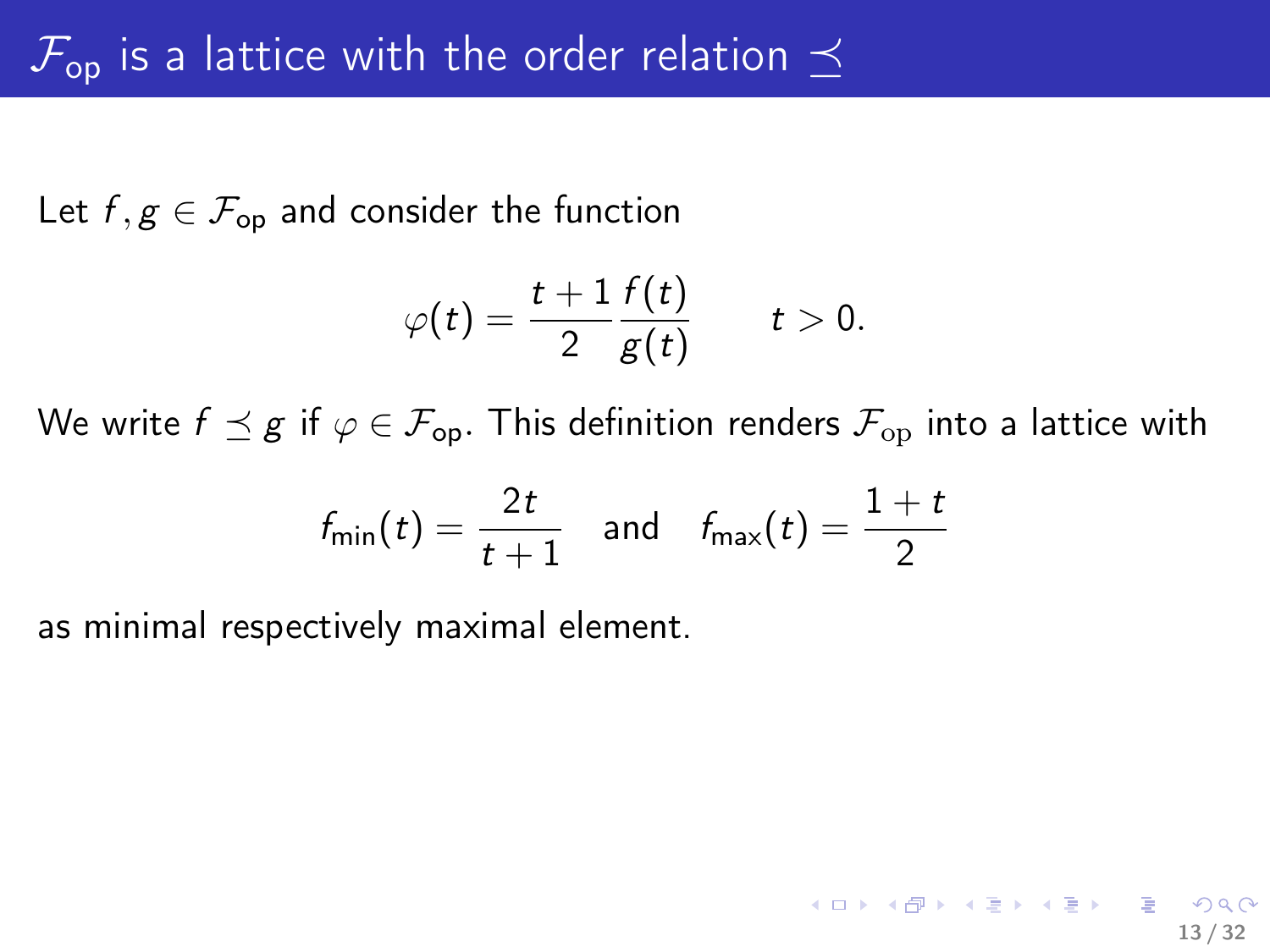Let  $f, g \in \mathcal{F}_{op}$  and consider the function

$$
\varphi(t)=\frac{t+1}{2}\frac{f(t)}{g(t)}\qquad t>0.
$$

We write  $f \preceq g$  if  $\varphi \in \mathcal{F}_{op}$ . This definition renders  $\mathcal{F}_{op}$  into a lattice with

$$
f_{\min}(t) = \frac{2t}{t+1} \quad \text{and} \quad f_{\max}(t) = \frac{1+t}{2}
$$

as minimal respectively maximal element.

#### Theorem

 $f \preceq g$  if and only if the representing functions satisfy  $h_f \geq h_g$  a.e.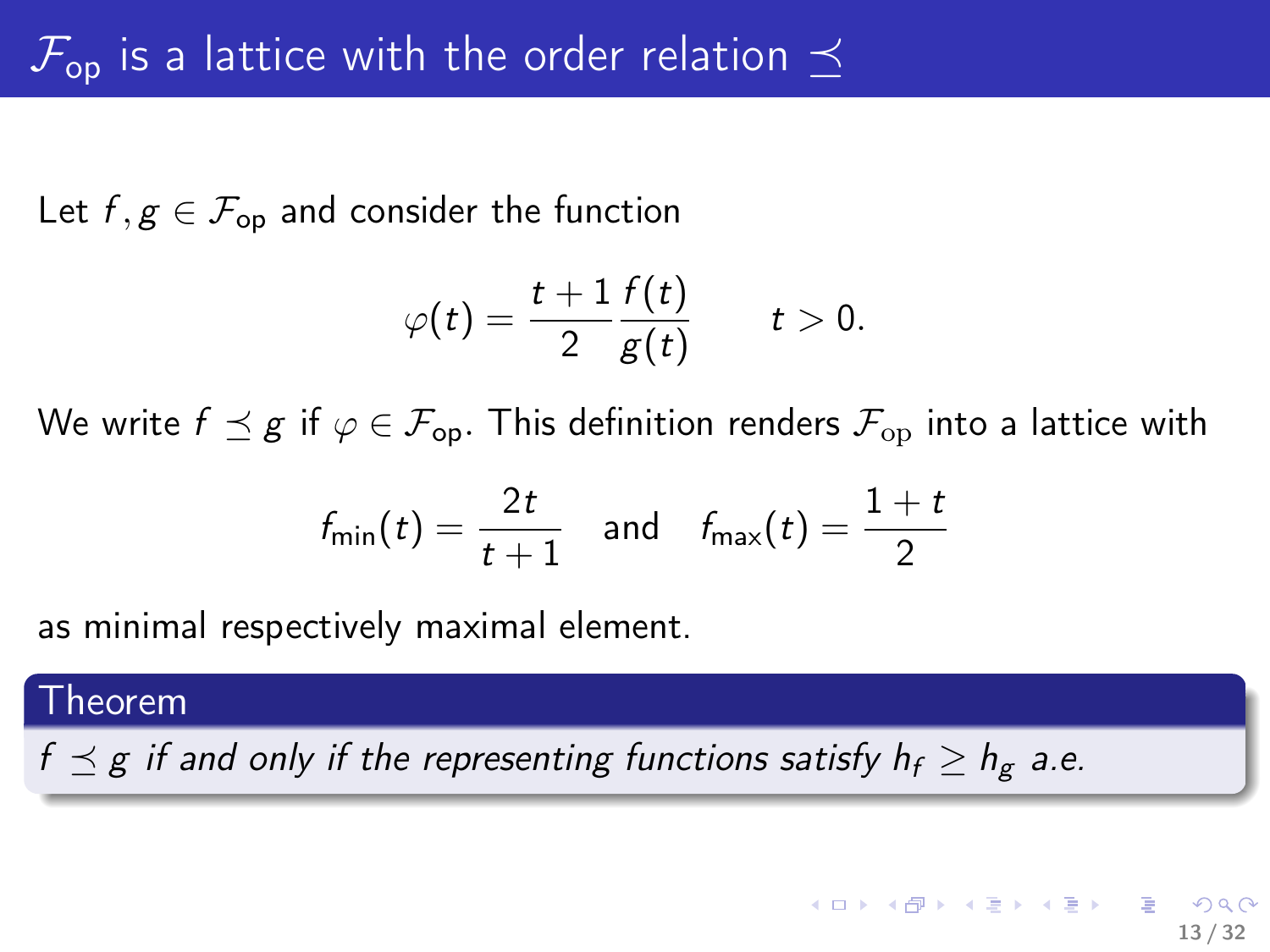# Optimality of the Wigner-Yanase skew information

The functions

$$
f_{\rho}(t)=\rho(1-\rho)\cdot\frac{(t-1)^2}{(t^{\rho}-1)(t^{1-\rho}-1)}\qquad 0<\rho<1
$$

generate the Wigner-Yanase-Dyson skew-informations, and they are represented by the weight functions

$$
h_p(\lambda) = \frac{1}{\pi} \arctan \frac{(\lambda^p + \lambda^{1-p}) \sin p\pi}{1 - \lambda - (\lambda^p - \lambda^{1-p}) \cos p\pi}
$$

14 / 32

イロト (個) (差) (差) (差) のQC

in the exponential representation theorem for the elements in  $\mathcal{F}_{\text{op}}$ .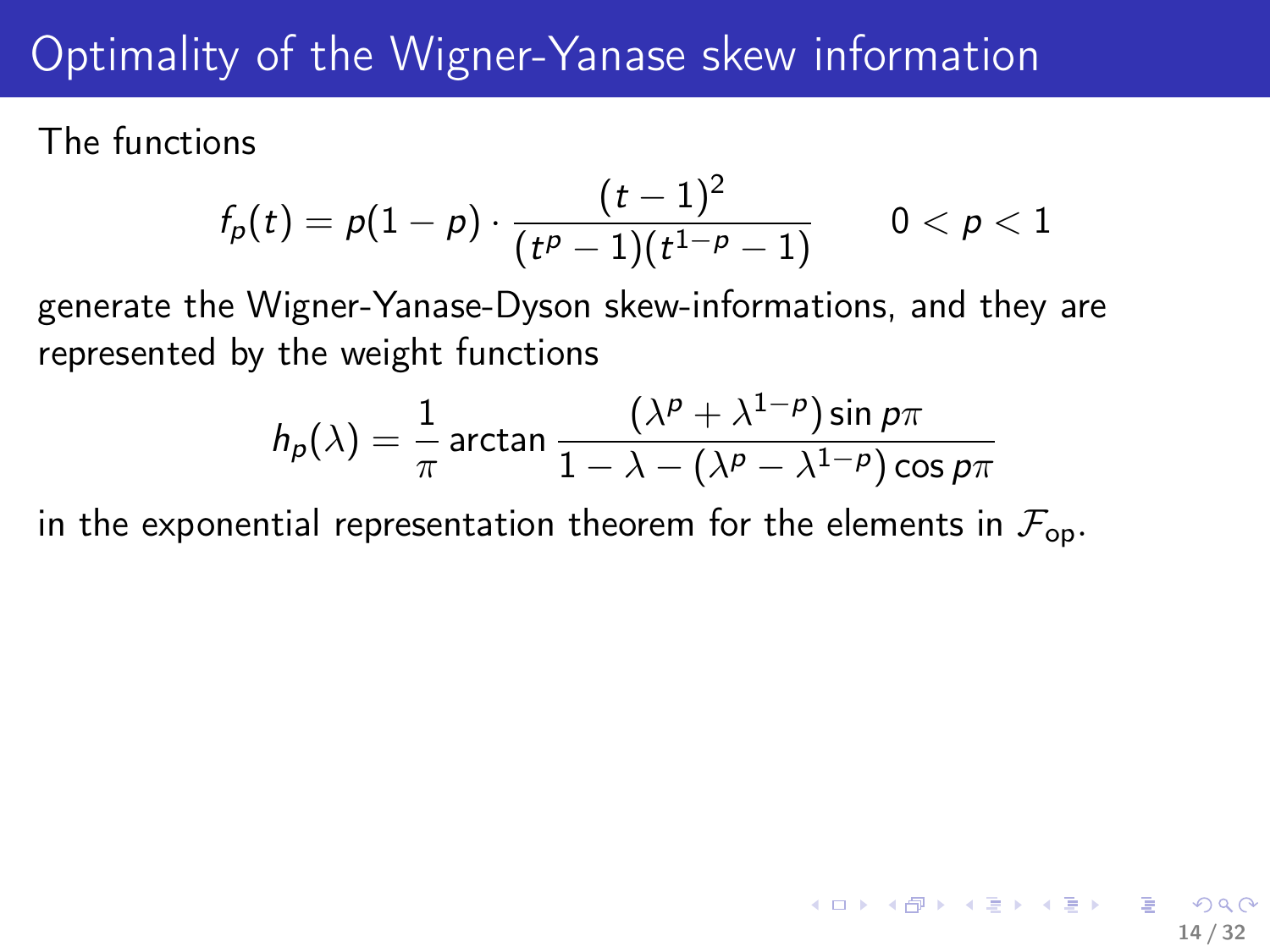# Optimality of the Wigner-Yanase skew information

The functions

$$
f_{\rho}(t)=\rho(1-\rho)\cdot\frac{(t-1)^2}{(t^{\rho}-1)(t^{1-\rho}-1)}\qquad 0<\rho<1
$$

generate the Wigner-Yanase-Dyson skew-informations, and they are represented by the weight functions

$$
h_p(\lambda) = \frac{1}{\pi} \arctan \frac{(\lambda^p + \lambda^{1-p}) \sin p\pi}{1 - \lambda - (\lambda^p - \lambda^{1-p}) \cos p\pi}
$$

14 / 32

K ロ X K @ X K 할 X K 할 X ( 할

in the exponential representation theorem for the elements in  $\mathcal{F}_{op}$ .

#### Theorem

$$
f_p \preceq f_q \text{ for } p \leq q \leq 1/2.
$$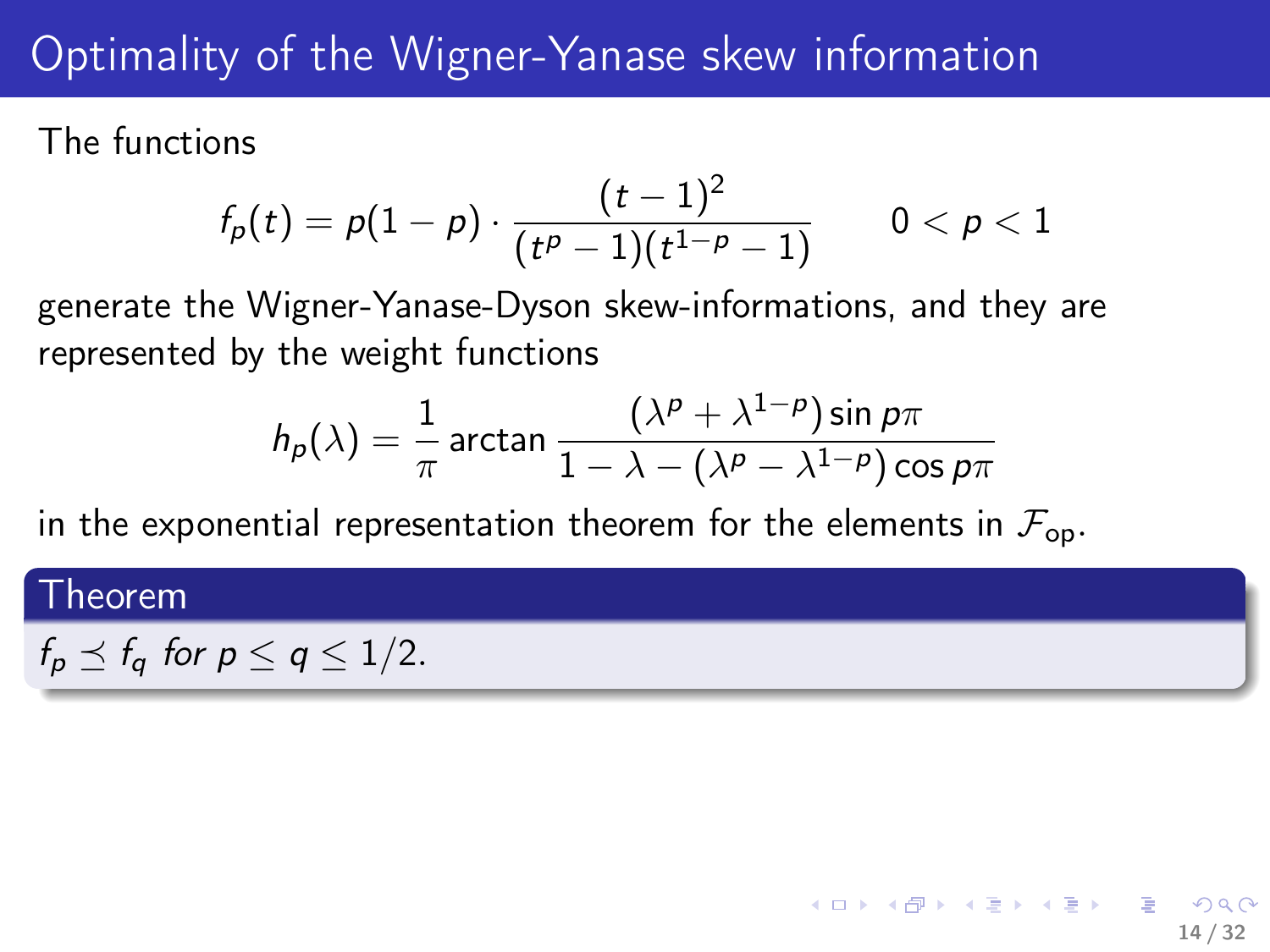# Optimality of the Wigner-Yanase skew information

The functions

$$
f_{\rho}(t)=\rho(1-\rho)\cdot\frac{(t-1)^2}{(t^{\rho}-1)(t^{1-\rho}-1)}\qquad 0<\rho<1
$$

generate the Wigner-Yanase-Dyson skew-informations, and they are represented by the weight functions

$$
h_p(\lambda) = \frac{1}{\pi} \arctan \frac{(\lambda^p + \lambda^{1-p}) \sin p\pi}{1 - \lambda - (\lambda^p - \lambda^{1-p}) \cos p\pi}
$$

in the exponential representation theorem for the elements in  $\mathcal{F}_{op}$ .

#### Theorem

$$
f_p \preceq f_q \text{ for } p \leq q \leq 1/2.
$$

The statement is equivalent to operator monotonicity of the function

$$
t\rightarrow \frac{(t+1)(t^q-1)(t^{1-q}-1)}{(t^p-1)(t^{1-p}-1)}.
$$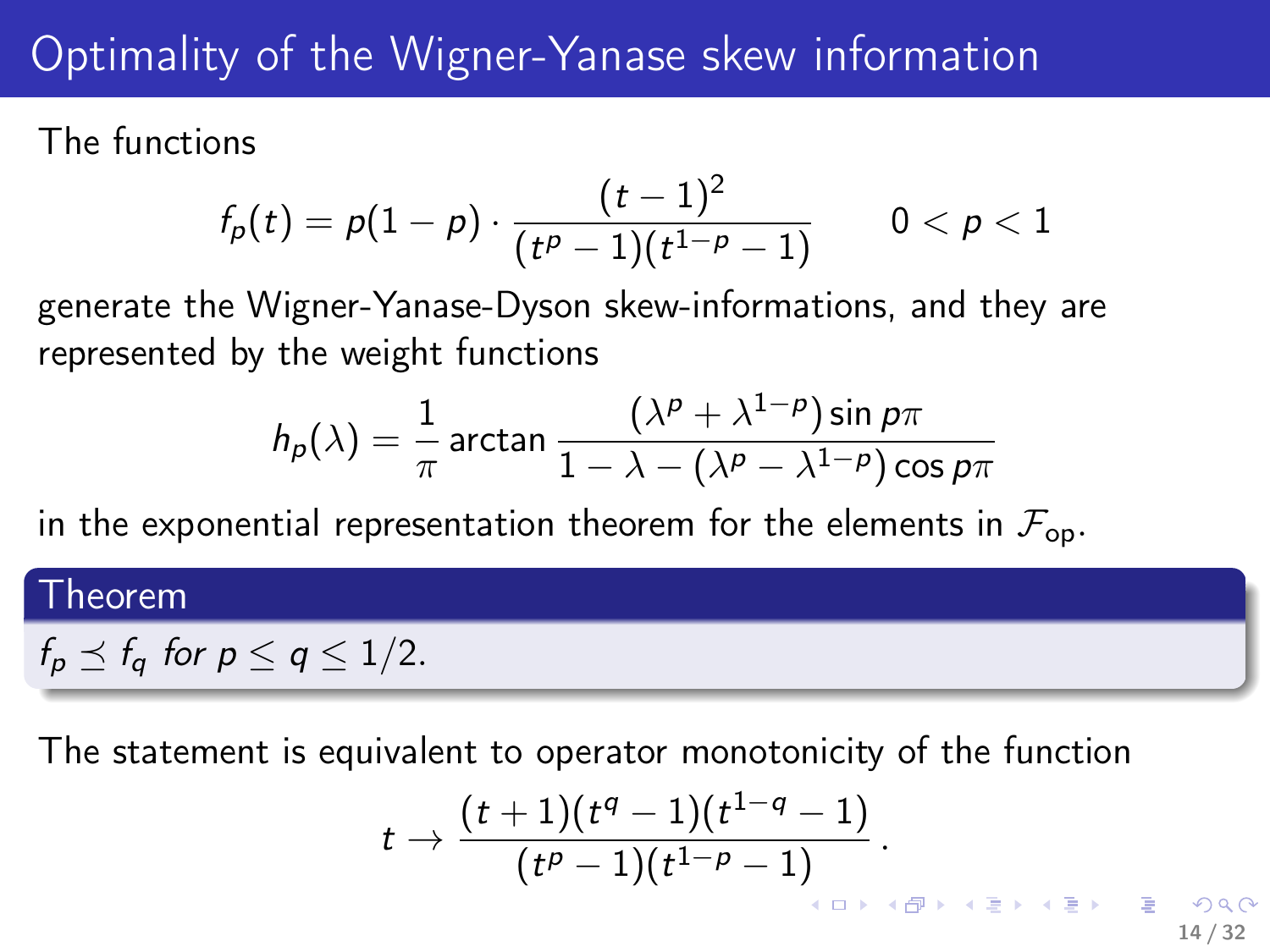We consider a fixed  $\lambda \in (0,1)$ , set  $z_0 = -\lambda + i\varepsilon$  for a small  $\varepsilon > 0$ , and obtain

$$
h_p(\lambda)=-\frac{1}{\pi}\lim_{\varepsilon\to 0}f_\varepsilon(p),
$$

where

$$
f_{\varepsilon}(p) = \arg((1 - z_0^p)(1 - z_0^{1-p}))
$$
  
= 
$$
\arg(1 - z_0^p) + \arg(1 - z_0^{1-p}).
$$

Since  $f_\varepsilon(p)=f_\varepsilon(1-p)$  it suffices to show that arg $(1-z_0^p)$  $\binom{p}{0}$  is concave in  $p$ over [0, 1].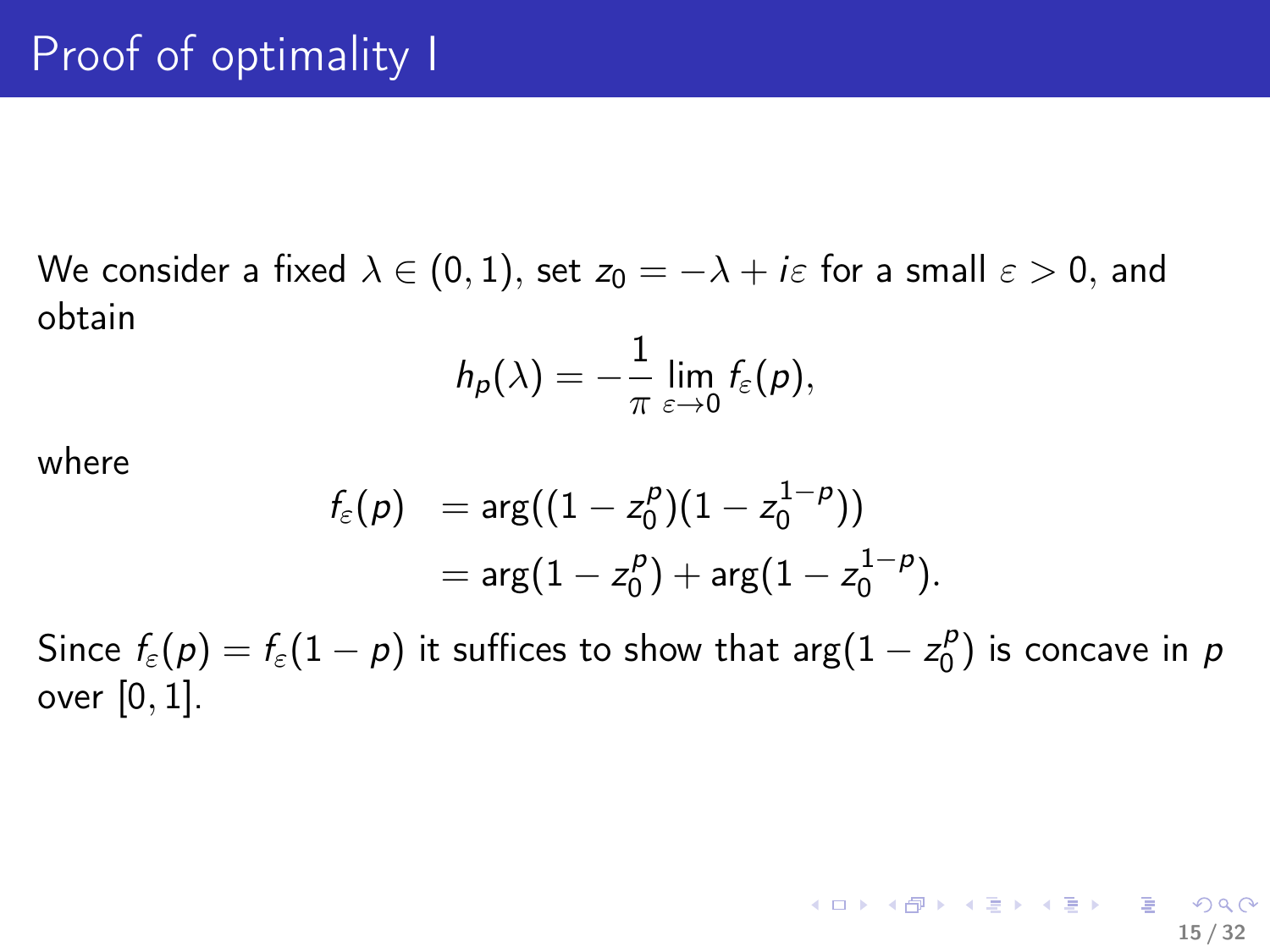We intend to show that the function

$$
g(p) = \arg(1-z^p) \qquad p \in [0,1]
$$

is concave for any z in

$$
\mathcal{I}=\{z\mid \Im z>0,\,|z|<1\}
$$

including  $z_0$  for sufficiently small  $\varepsilon > 0$ . Since arg =  $\Im \log$ , the second derivative

$$
g''(p) = \Im \frac{-z^p (\log z)^2}{(1-z^p)^2} = \frac{1}{p^2} \Im \frac{-z^p (\log z^p)^2}{(1-z^p)^2}.
$$

K ロ X X @ X X 할 X X 할 X X 할 ...  $QQ$ 16 / 32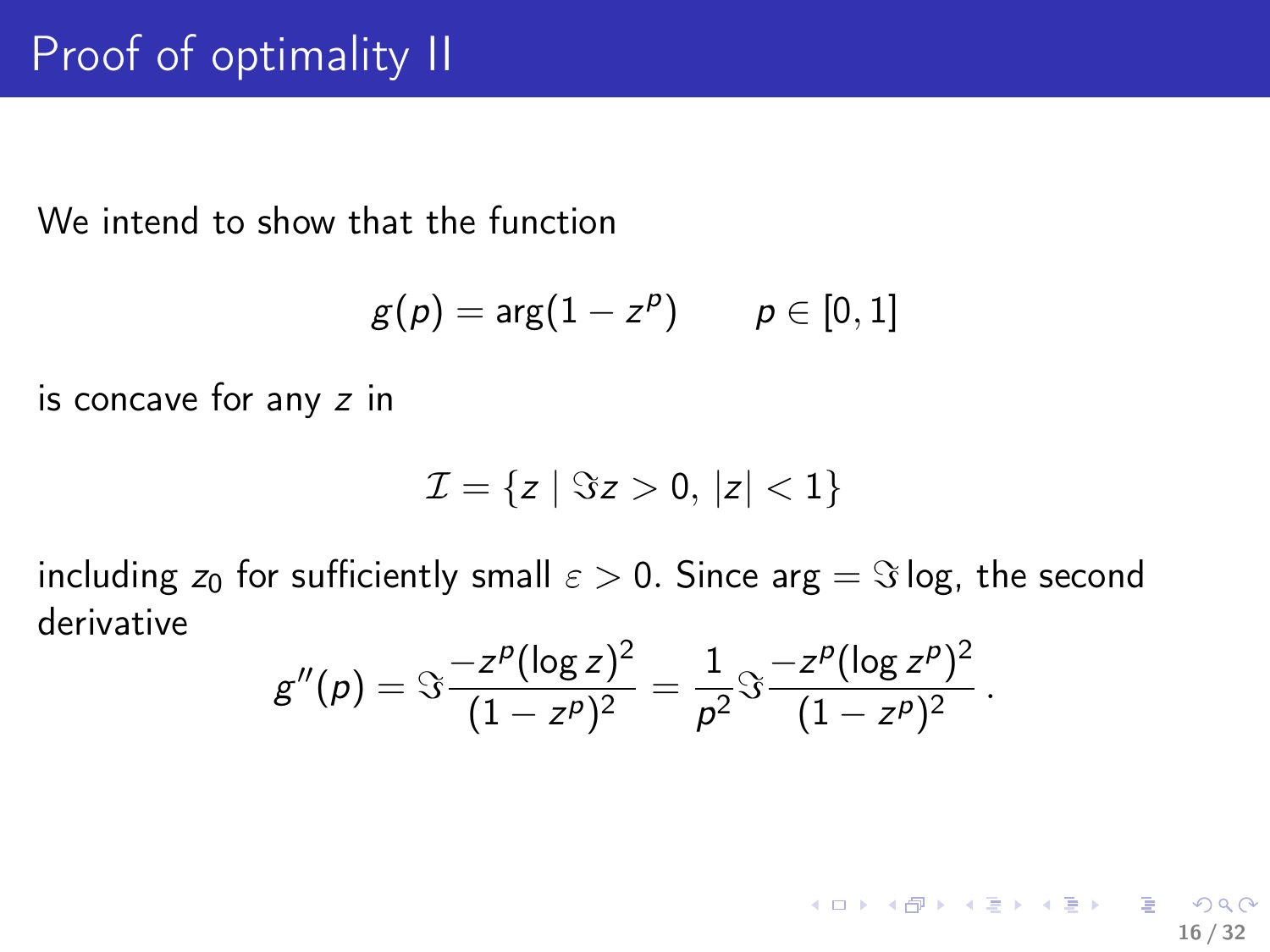We have to show that  $g''(p)$  non-positive for  $z\in\mathcal{I}$  and  $0\leq p\leq 1.$ 

In fact, it is enough to do this for  $p = 1$  only, since for  $z \in \mathcal{I}$  and  $0 \leq p \leq 1$ , then  $z^p \in \mathcal{I}$  too.

The imaginary part of a complex number is non-positive if and only its complex argument is between  $\pi$  and  $2\pi$ . Thus we need to show

$$
q(z)=\arg\frac{-z(\log z)^2}{(1-z)^2}\in[\pi,2\pi]
$$

17 / 32

제 그 씨 지 않아. 제 결 에 제 결 에 이 결 ...

for every  $z \in \mathcal{I}$ .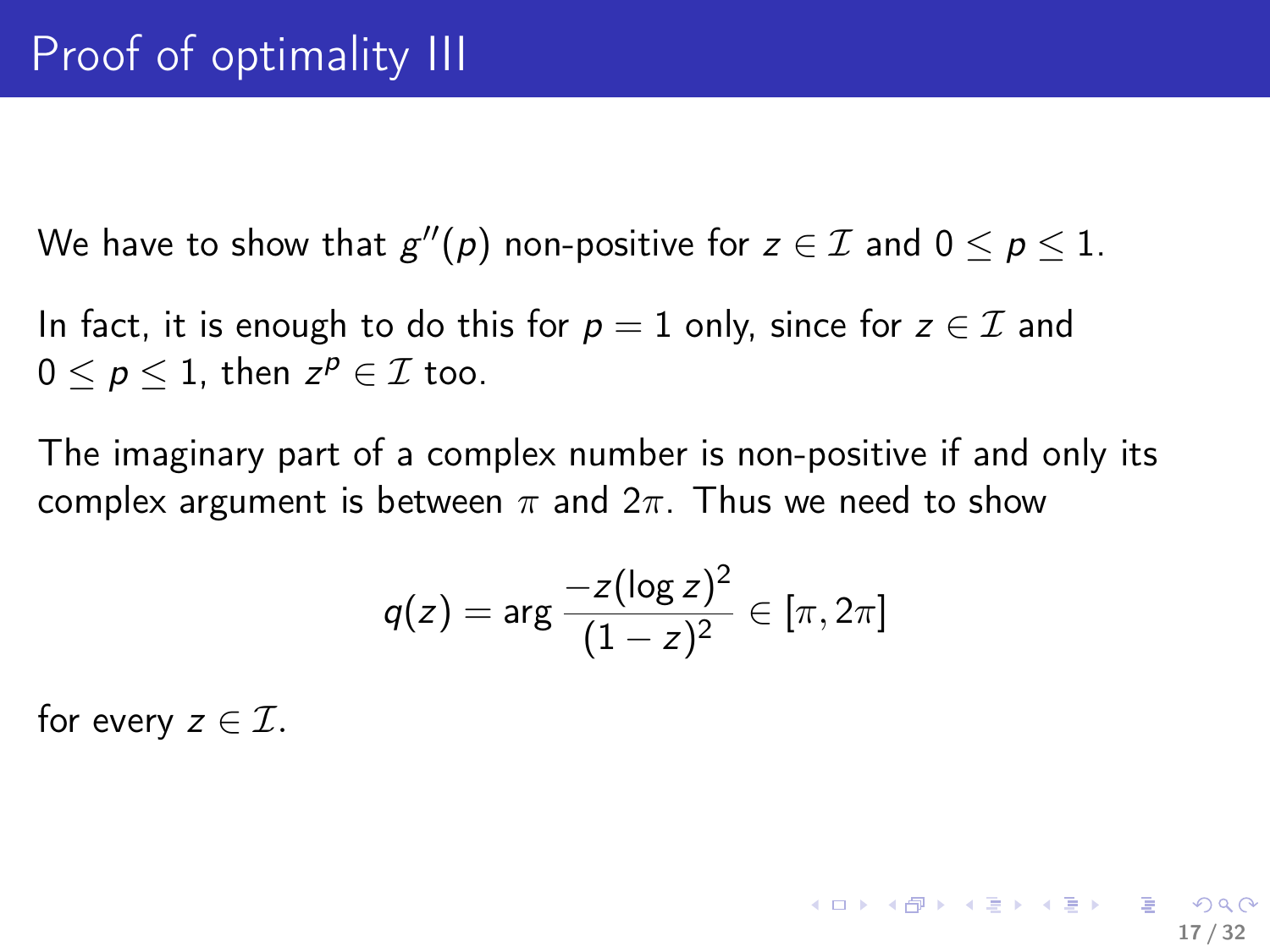Set  $z = r \exp(i\theta)$ ,  $0 < r < 1$ ,  $0 \le \theta \le \pi$ , then

$$
q(z) = \arg(-z) + 2 \arg \log z - 2 \arg(1 - z)
$$
  
=  $\pi + \theta + 2 \arctan \frac{\theta}{\log r} + 2 \arctan \frac{r \sin \theta}{1 - r \cos \theta}$ .

For  $\theta = 0$ ,  $q(z)$  is obviously  $\pi$ . For  $\theta = \pi$ ,

$$
q(z) = 2\pi + 2 \arctan \frac{\pi}{\log r} < 2\pi.
$$

We will show that  $q(z)$  increases with  $\theta$  for a fixed r, thus q is between  $\pi$ and  $2\pi$  for  $z \in \mathcal{I}$ .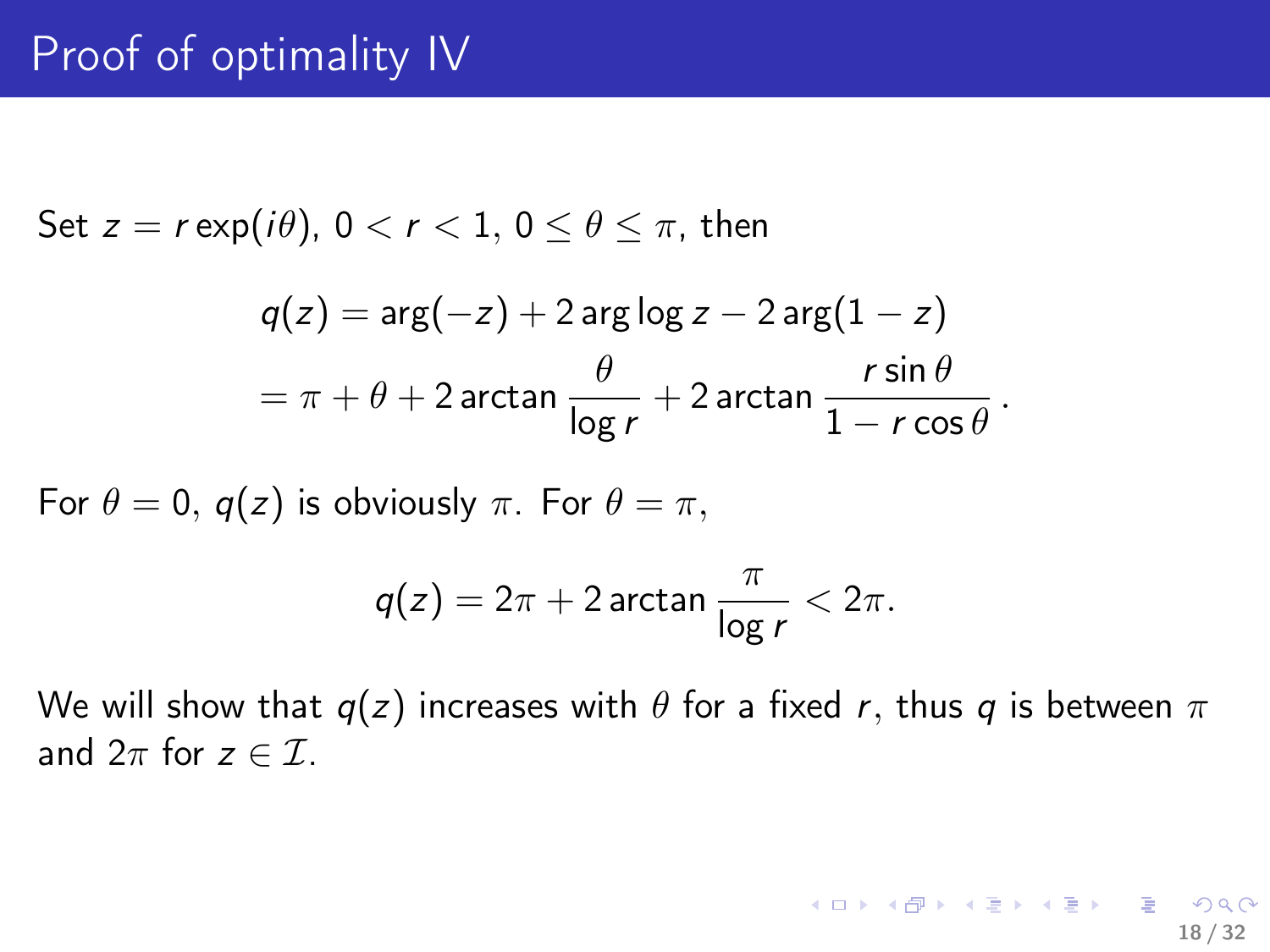#### The first derivative

$$
\frac{\partial q}{\partial \theta} = 2 \frac{\log r}{(\log r)^2 + \theta^2} + \frac{1 - r^2}{1 + r^2 - 2r \cos \theta}.
$$

Because of the inequality  $\cos \theta \geq 1 - \theta^2/2$ , we obtain a lower bound

$$
\frac{\partial q}{\partial \theta} \ge \frac{1-r^2}{(1-r)^2+r\theta^2} + 2\frac{\log r}{(\log r)^2+\theta^2}
$$

$$
= \frac{\phi(r)\log r + \theta^2 \psi(r)}{((1-r)^2+r\theta^2)((\log r)^2+\theta^2)} \ge 0,
$$

where  $\phi(r)=(1-r^2)\log r+2(1-r)^2$  and  $\psi(r)=1-r^2+2r\log r.$ The statement follows since  $\phi \leq 0$  and  $\psi \geq 0$ . QED

> **KORK REPARED BE VOOR** 19 / 32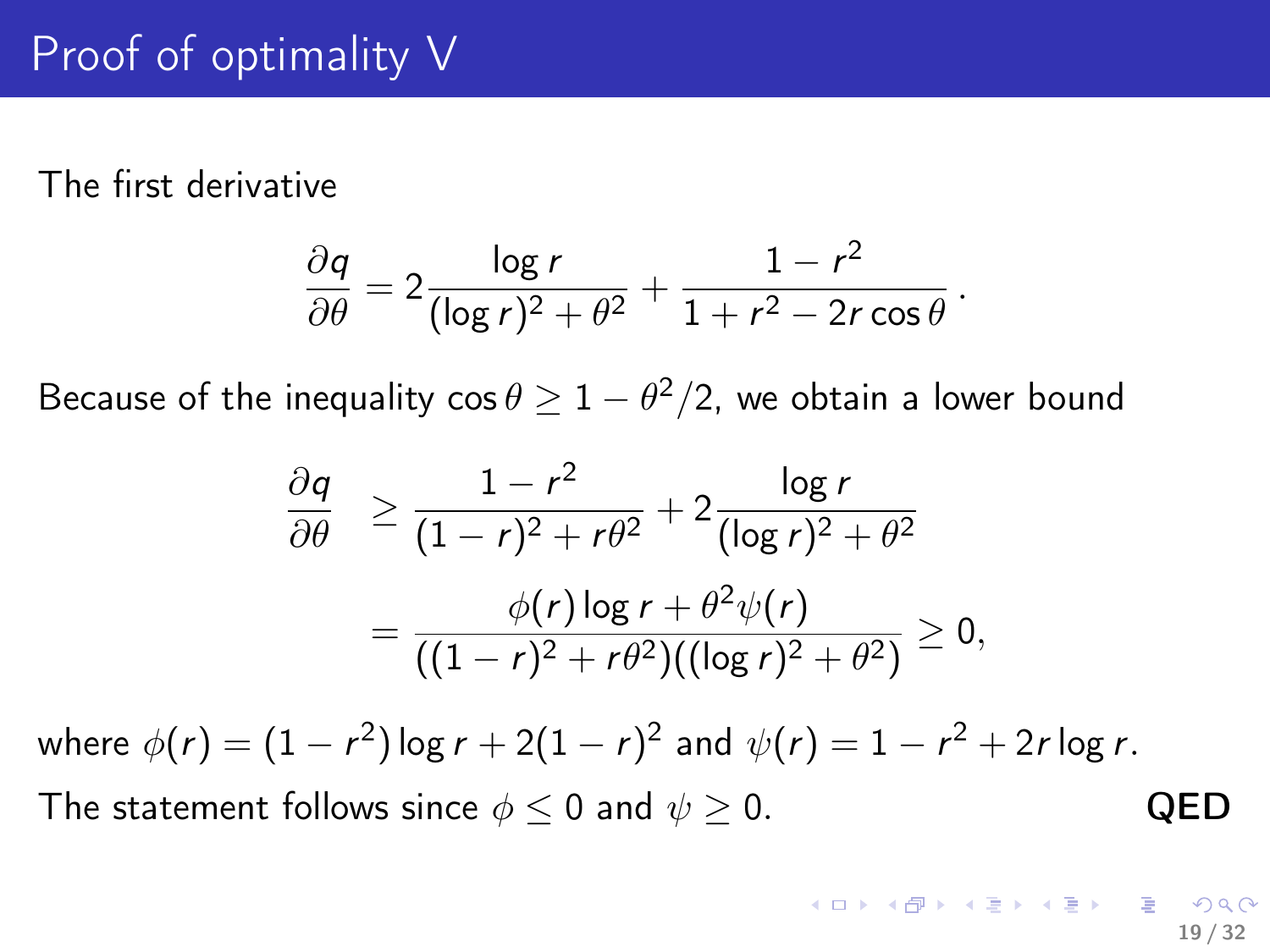Let  $\rho_{12}$  be an operator on a tensor product

$$
\mathit{H}_{12}=\mathit{H}_1\otimes\mathit{H}_2
$$

of two Hilbert spaces.

### Definition

The partial trace  $\rho_1 = Tr_2 \rho_{12}$  is the operator on  $H_1$  defined by setting

$$
(\xi \mid \rho_1 \eta) = \sum_{i \in I} (\xi \otimes e_i \mid \rho_{12}(\eta \otimes e_i)) \quad \xi, \eta \in H_1
$$

where  $(e_i)_{i\in I}$  is any orthonormal basis in  $H_2.$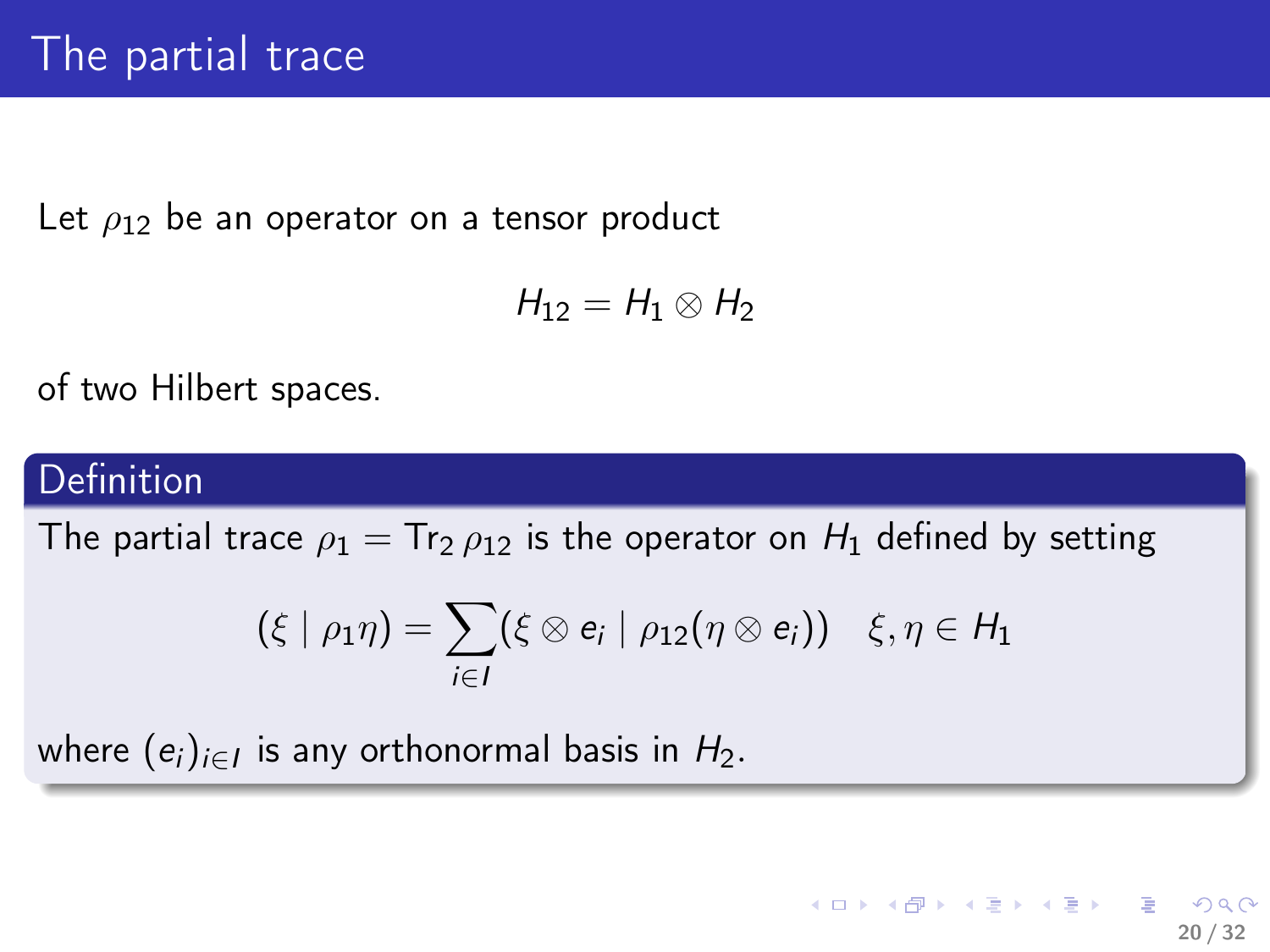# Wigner and Yanase's superadditivity conjecture

Let  $k_1$  ( $k_2$ ) be self-adjoint operators on  $H_1$  ( $H_2$ ) and define

$$
k_{12}=k_1\otimes 1_2+1_1\otimes k_2.
$$

Wigner and Yanase conjectured (1963) that

$$
I_{\rho_{12}}(k_{12}) \geq I_{\rho_1}(k_1) + I_{\rho_2}(k_2),
$$

where  $\rho_{12}$  is a bipartite state on  $H_1 \otimes H_2$  and  $\rho_1$  and  $\rho_2$  are the partial traces of  $\rho_{12}$  on the first and second party.

They proved the conjecture when the state  $\rho_{12}$  is pure.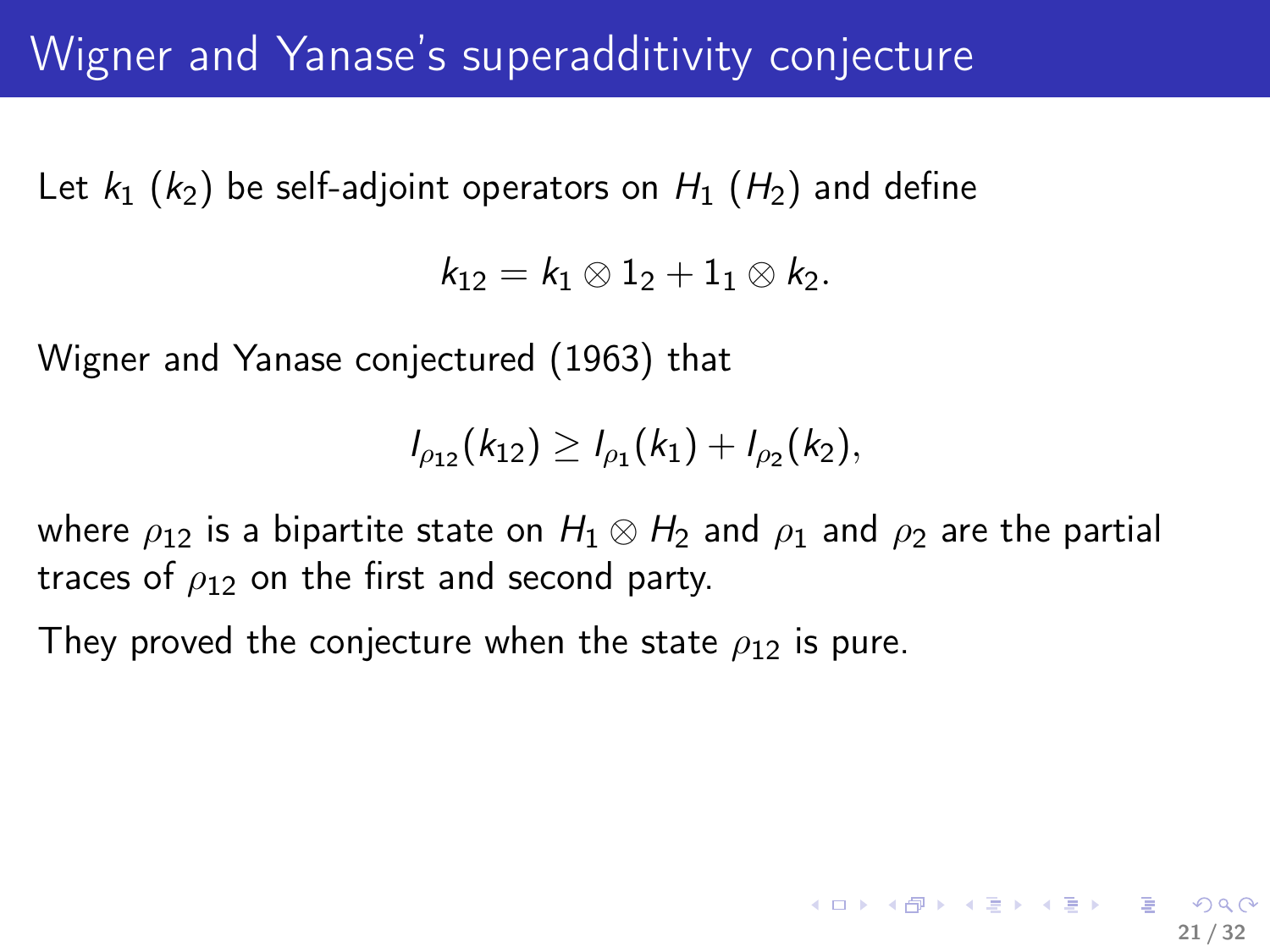# Wigner and Yanase's superadditivity conjecture

Let  $k_1$  ( $k_2$ ) be self-adjoint operators on  $H_1$  ( $H_2$ ) and define

 $k_{12} = k_1 \otimes 1_2 + 1_1 \otimes k_2.$ 

Wigner and Yanase conjectured (1963) that

$$
I_{\rho_{12}}(k_{12}) \geq I_{\rho_1}(k_1) + I_{\rho_2}(k_2),
$$

21 / 32

K ロ K K @ K K R X X R K T R

where  $\rho_{12}$  is a bipartite state on  $H_1 \otimes H_2$  and  $\rho_1$  and  $\rho_2$  are the partial traces of  $\rho_{12}$  on the first and second party.

They proved the conjecture when the state  $\rho_{12}$  is pure.

Theorem (2006)

The skew information is not superadditive.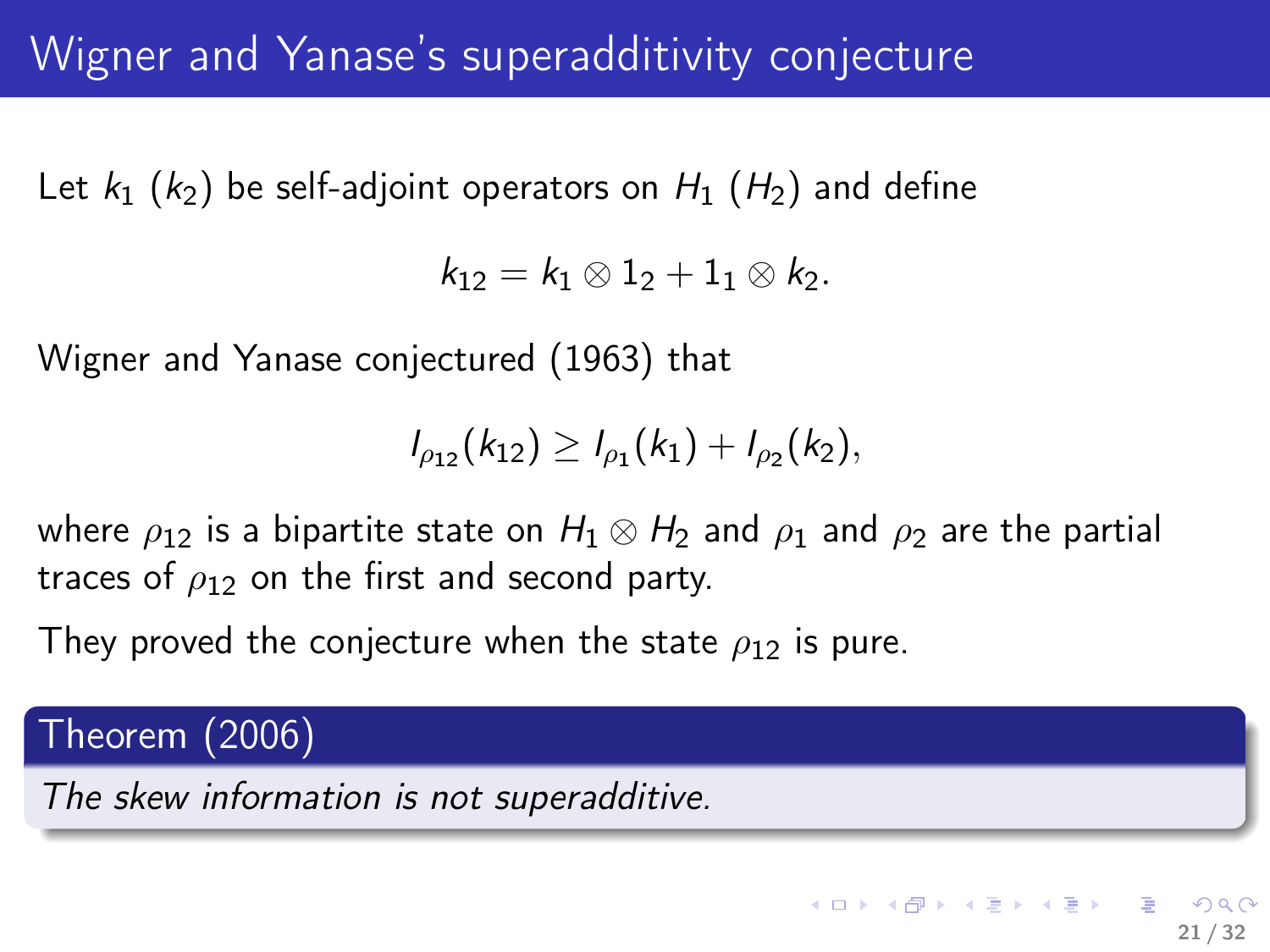#### Lemma

Let  $\rho$  be a bipartite density operator on a tensor product  $H_1 \otimes H_2$  of two parties. If A is an observable of the first party then

$$
I_{\rho}^{c}(A\otimes \mathbf{1}_{2})\geq I_{\rho_{1}}^{c}(A),
$$

22 / 32

세미 비서部 이 세점 비서 결과

where  $\rho_1 = Tr_2 \rho$  is the partial trace of  $\rho$  on  $H_1$ .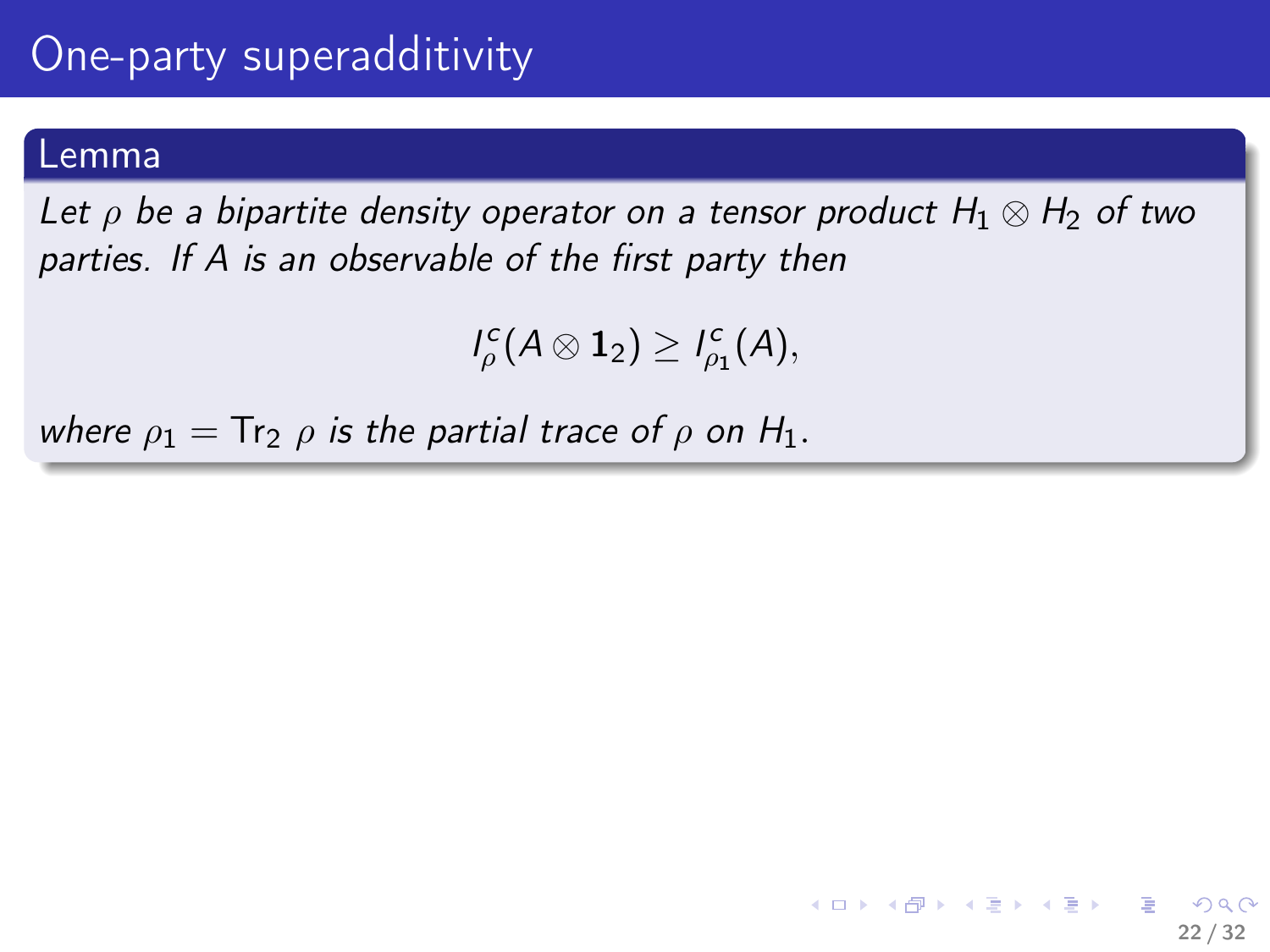#### Lemma

Let  $\rho$  be a bipartite density operator on a tensor product  $H_1 \otimes H_2$  of two parties. If A is an observable of the first party then

$$
I_{\rho}^{c}(A\otimes \mathbf{1}_{2})\geq I_{\rho_{1}}^{c}(A),
$$

where  $\rho_1 = Tr_2 \rho$  is the partial trace of  $\rho$  on  $H_1$ .

Since the partial trace is completely positive and trace preserving and the metric  $\kappa_\rho^c$  is decreasing we obtain

$$
I_{\rho}^{c}(A \otimes 1_{2}) = \frac{m(c)}{2} K_{\rho}^{c}(i[\rho, A \otimes 1_{2}], i[\rho, A \otimes 1_{2}])
$$
  
\n
$$
\geq \frac{m(c)}{2} K_{\rho_{1}}^{c}(Tr_{2} i[\rho, A \otimes 1_{2}], Tr_{2} i[\rho, A \otimes 1_{2}])
$$
  
\n
$$
= \frac{m(c)}{2} K_{\rho_{1}}^{c}(i[\rho_{1}, A], i[\rho_{1}, A]) = I_{\rho_{1}}^{c}(A).
$$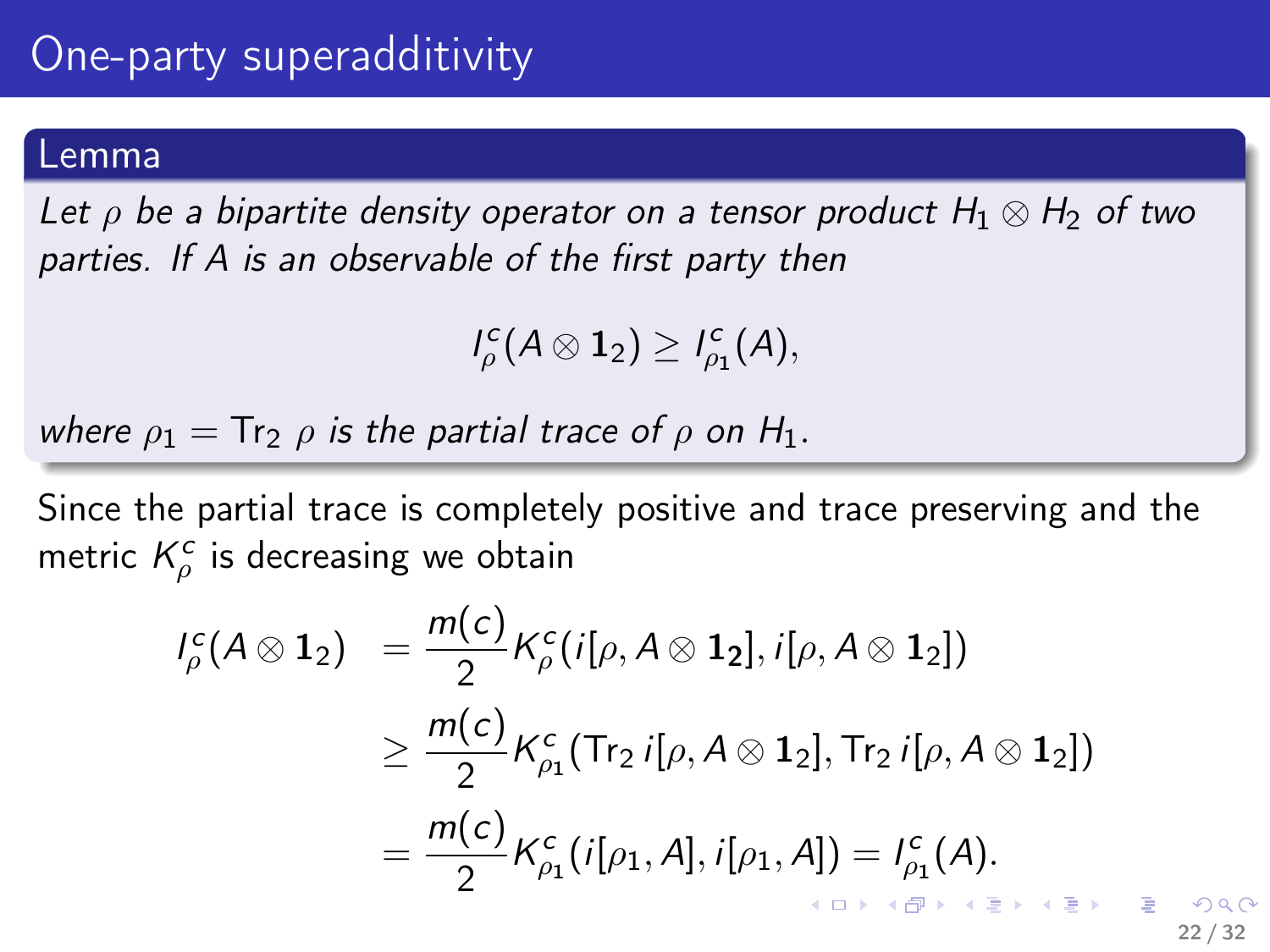## Semi-quantum states

A local von Neumann measurement  $P$  of the first party of a bipartite state  $\rho$  on a tensor product  $H_1 \otimes H_2$  is given by

$$
P(\rho)=\sum_{i\in I}(P_i\otimes \mathbf{1}_2)\rho(P_i\otimes \mathbf{1}_2)
$$

where  $\{P_i\}_{i\in I}$  is a resolution of the identity on  $H_1.$ 

### Definition

A bipartite state  $\rho$  is called a semi-quantum state if there exists a local von Neumann measurement  $P = \{P_i\}_{i\in I}$  of the first (or second) party leaving  $\rho$ invariant, i.e.  $P(\rho) = \rho$ .

A state is semi-quantum if and only if

$$
\rho=\sum_{i\in I}p_iP_i\otimes\rho_i
$$

where  $(p_i)_{i\in I}$  is a probability distribution and  $\rho_i$  for each  $i\in I$  is a state of the second party.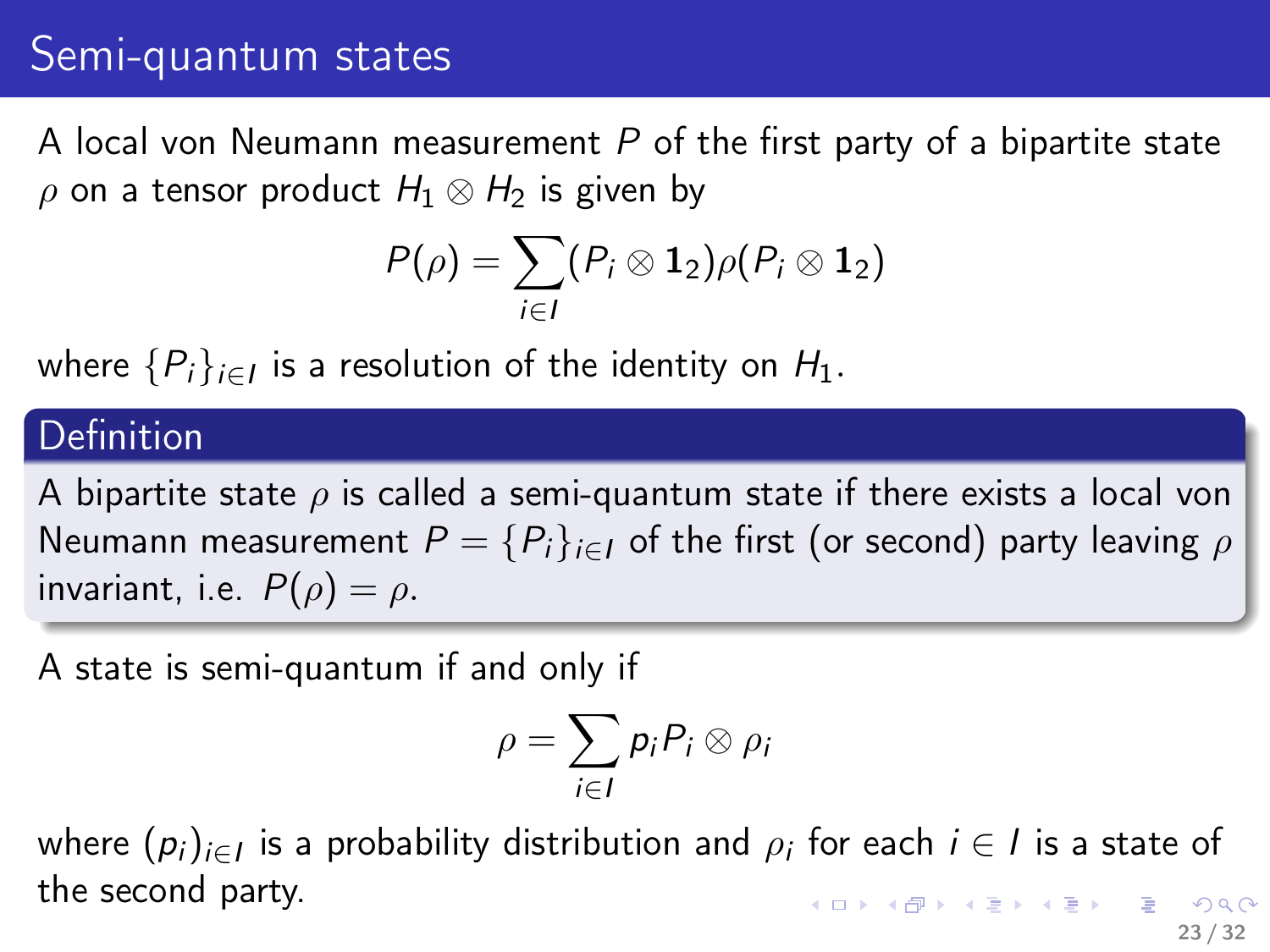#### Theorem

Let  $\rho$  be a semi-quantum state on a tensor product  $H_1 \otimes H_2$  of two parties, then we obtain superadditivity of the metric adjusted skew information

$$
I_{\rho}^c(A\otimes \mathbf{1}_2+\mathbf{1}_1\otimes B)\geq I_{\rho_1}^c(A)+I_{\rho_2}^c(B).
$$

24 / 32

キロメ メ御き メモチ メモチ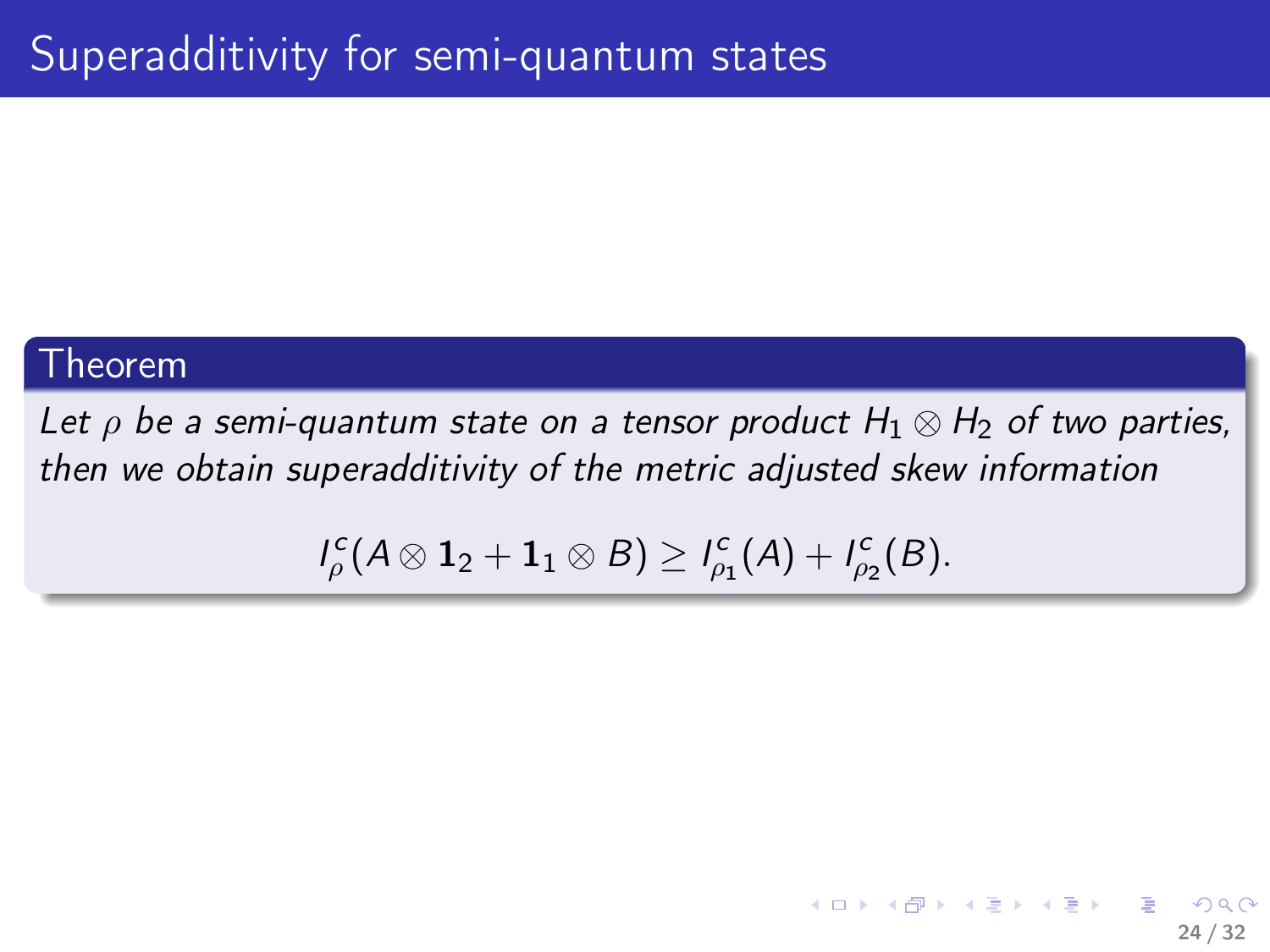#### Theorem

Suppose that h is operator convex. When restricted to positive commuting matrices the function g defined by

$$
g(L,R) = h\left(\frac{L}{R}\right)R\tag{2}
$$

is jointly convex, that is if the commutator  $[L, R] = 0$  and

$$
L = \lambda L_1 + (1 - \lambda)L_2 \quad \text{and} \quad R = \lambda R_1 + (1 - \lambda)R_2
$$

where also the commutators  $[L_1, R_1] = 0$  and  $[L_2, R_2] = 0$ , then

$$
g(L,R)\leq \lambda g(L_1,R_1)+(1-\lambda)g(L_2,R_2)
$$

for  $0 \leq \lambda \leq 1$ .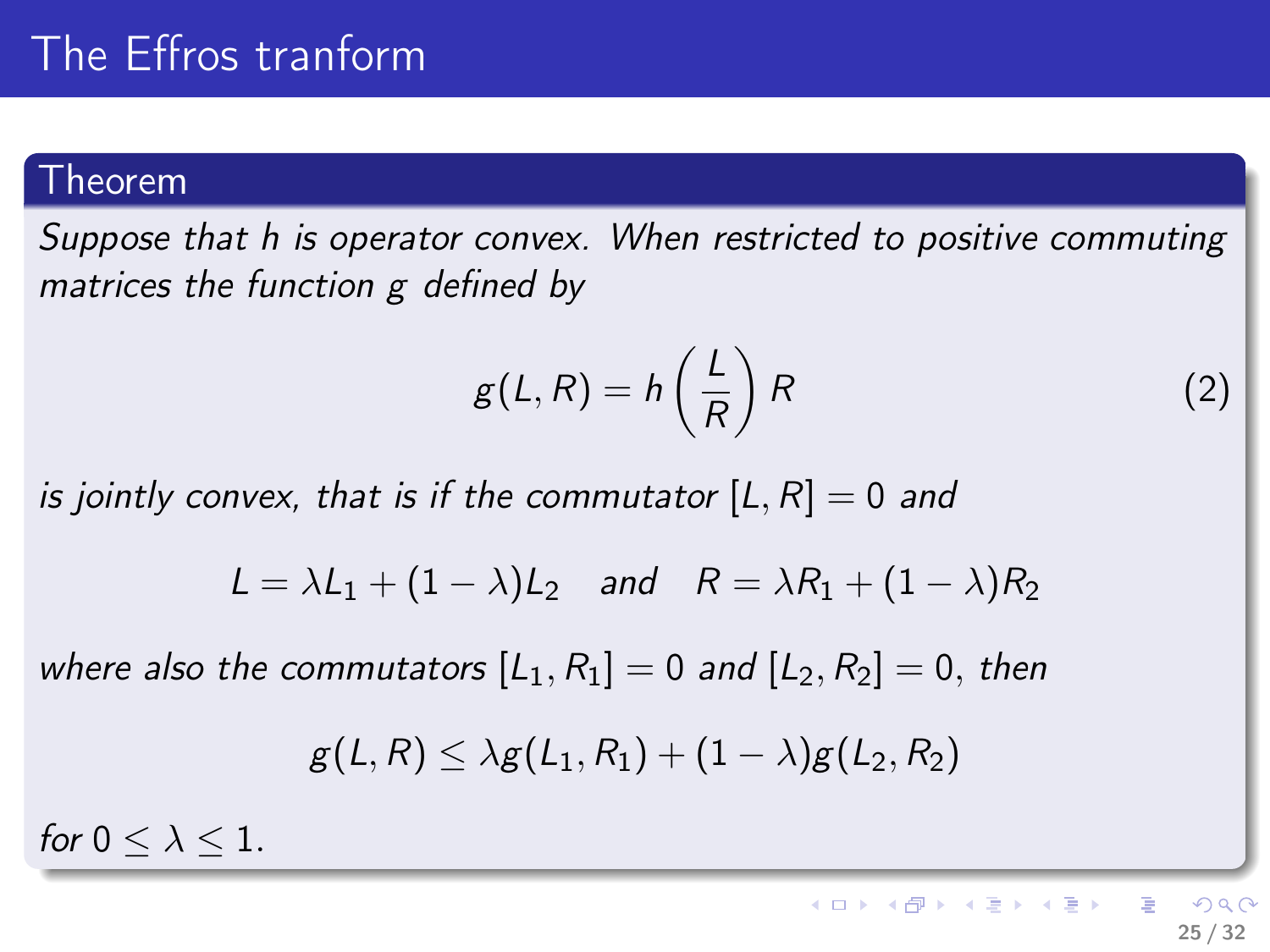The metric adjusted skew information may be written on the form

$$
I_{\rho}^{c}(A)=\frac{m(c)}{2}\operatorname{Tr} A\,\hat{c}(L_{\rho},R_{\rho})A,
$$

where

$$
\hat{c}(x, y) = (x - y)^2 c(x, y) \qquad x, y > 0.
$$
 (3)

The metric adjusted skew information is convex in the state variable  $\rho$  if  $\hat{c}$ is operator convex, but  $\hat{c}$  is the Effros transform of the function

$$
h(t)=\frac{(t-1)^2}{f(t)} \qquad t>0.
$$

The statement therefore follows if h is operator convex.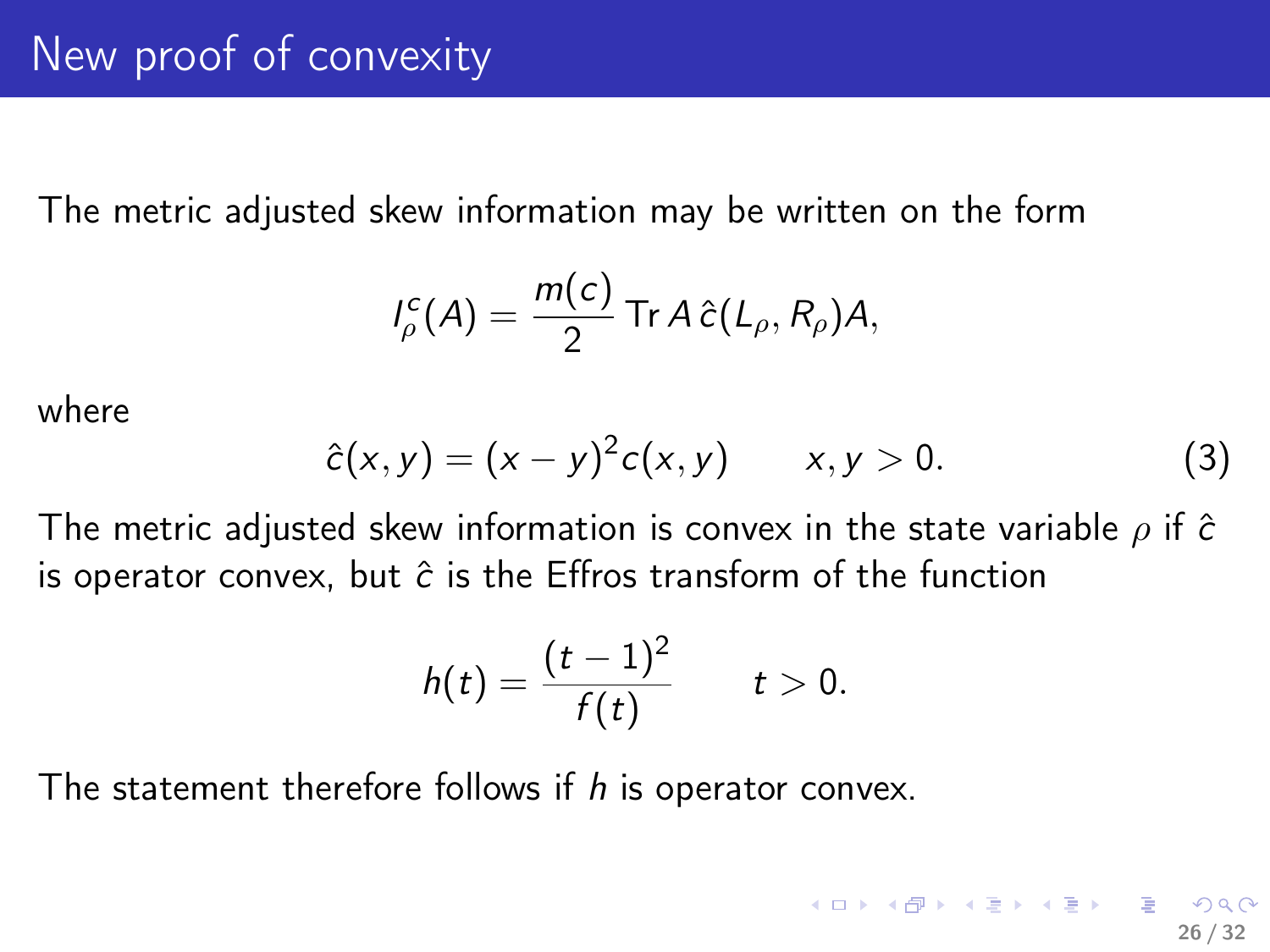#### Theorem

Let  $f: \mathbf{R}_{+} \to \mathbf{R}_{+}$  be an operator monotone function. Then the function

$$
h(t) = \frac{(t-1)^2}{f(t)} \qquad t > 0
$$

is operator convex.

Notice that the theorem cannot be inverted. There are operator convex functions  $h\colon \mathsf{R}_+\to \mathsf{R}_+$  such that the function  $f(t)=(t-1)^2/h(t)$  is not operator monotone.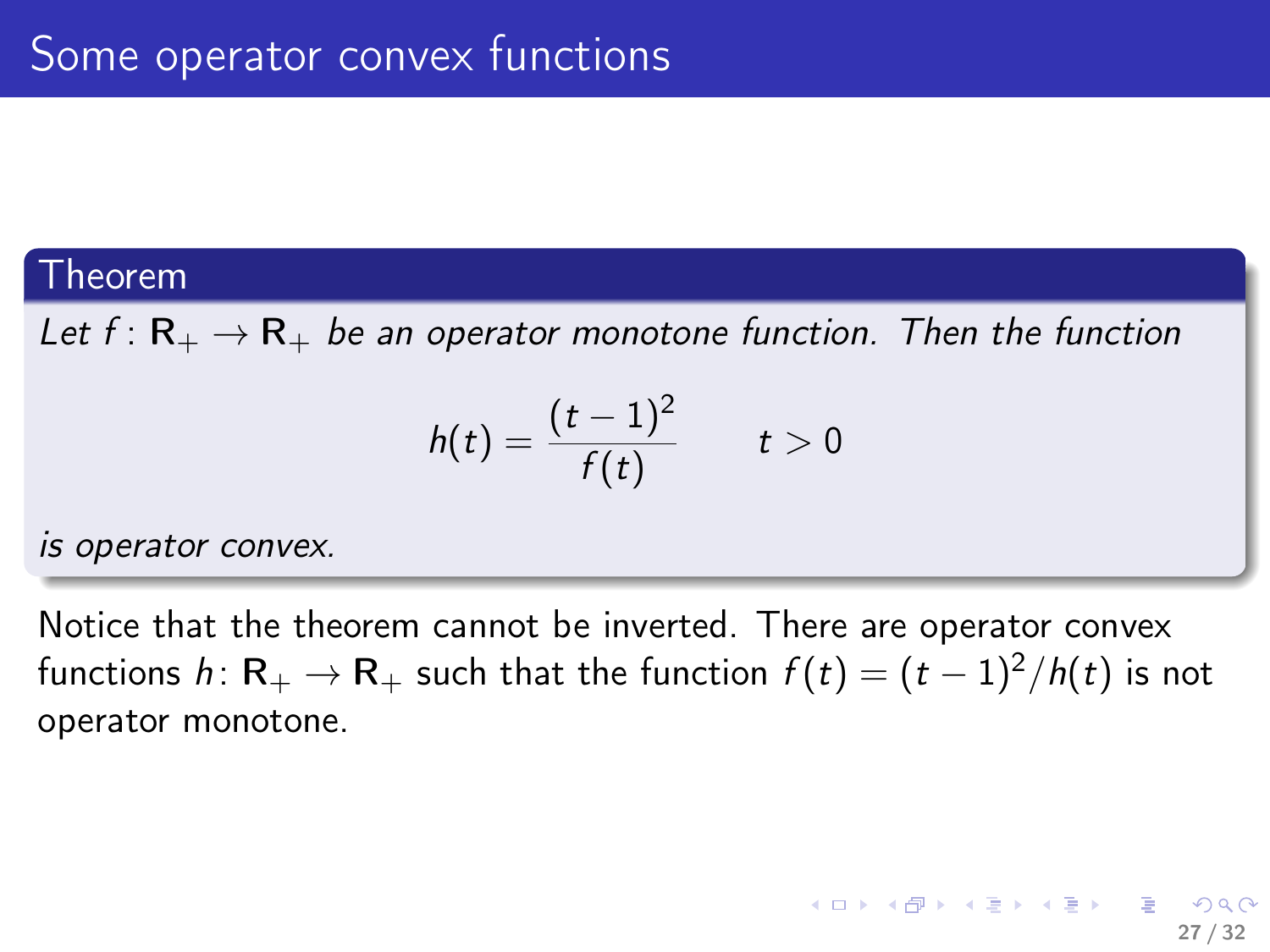### **Definition**

We introduce the (unbounded) metric adjusted skew information associated with a non-regular monotone metric by setting

$$
I_{\rho}^{c}(A) = K_{\rho}^{c}(i[\rho,A],i[\rho,A])
$$

if c is a non-regular Morozova-Chentsov function.

This type of metric adjusted skew information is unbounded and can no longer be extended from the state manifold to the state space. However, it enjoys all the same general properties as a bounded metric adjusted skew information.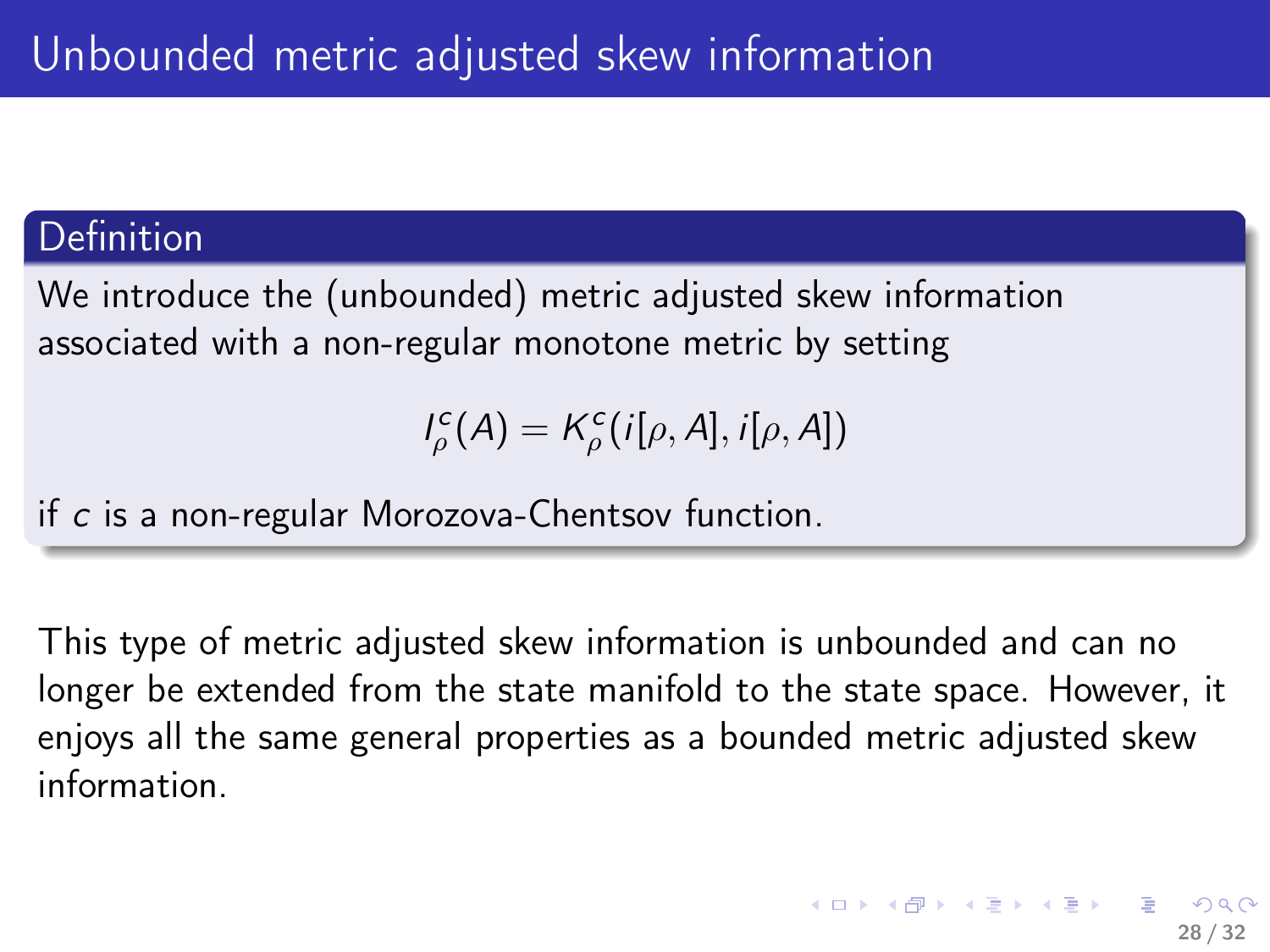# A family of non-regular metrics I

#### Theorem

The functions

$$
f_{\rho}(t)=\rho(1-\rho)\cdot\frac{(t-1)^2}{(t^{\rho}-1)(t^{1-\rho}-1)}
$$

are for  $1 < p \le 2$  non-regular functions in  $\mathcal{F}_{op}$ .

We only need to prove operator monotonicity and consider the identity

$$
f_{\rho}(t)=-\rho(1-\rho)\frac{t-1}{g_{\rho}(t)-1}
$$

where the function

$$
g_p(t) = \begin{cases} \frac{t^p - 1}{t - 1} + \frac{t^{1-p} - 1}{t - 1} & t > 0, t \neq 1 \\ 1 & t = 1. \end{cases}
$$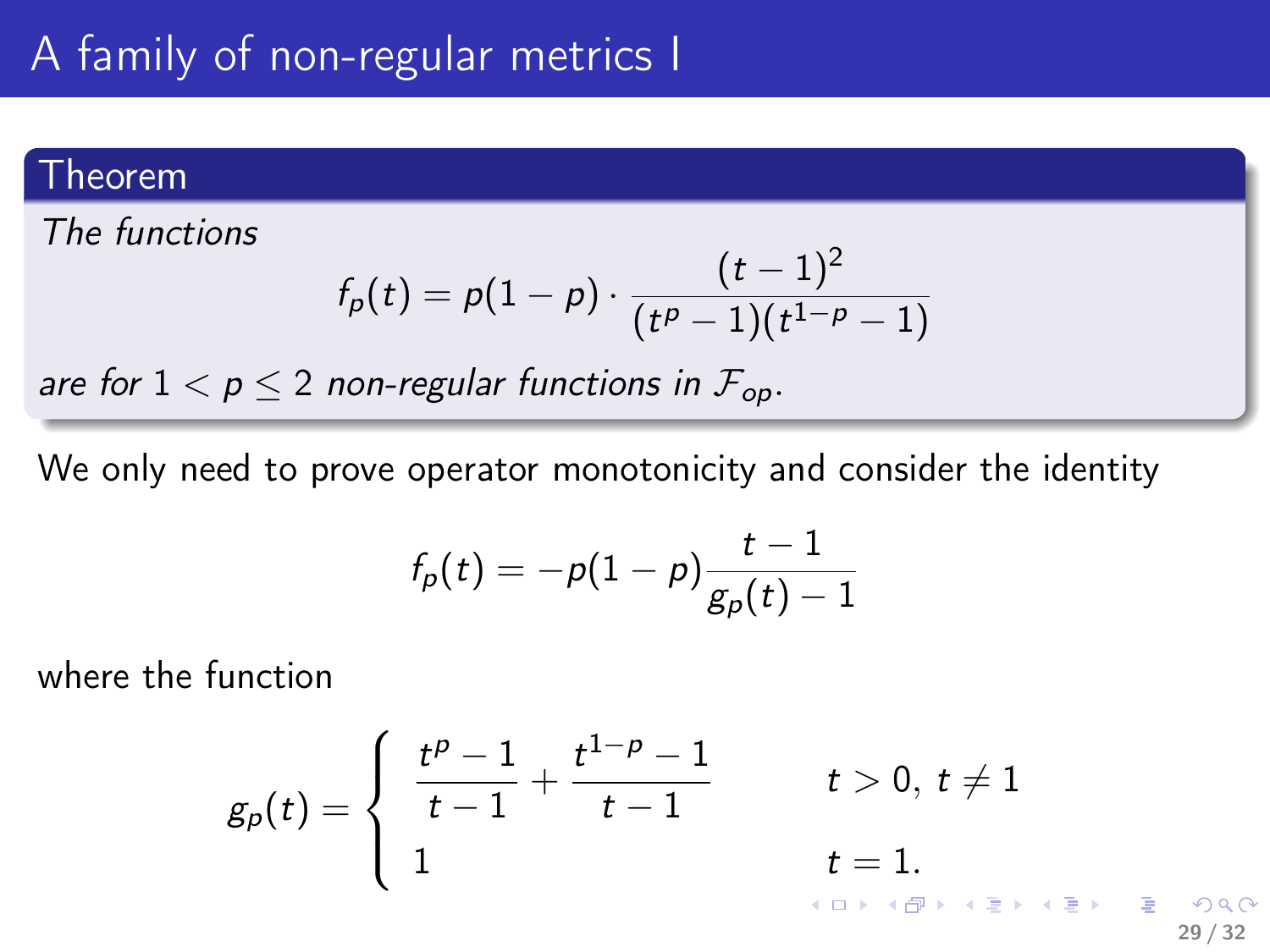Since both  $t^p$  and  $t^{1-p}$  are operator convex for  $1 < p \leq 2,$  it follows that  $g_p$  is operator monotone, and it is therefore also operator concave (notice that this conclusion does not require  $g_p$  to be positive).

By appealing to Bendat and Sherman's theorem once more and taking inverse we conclude that  $f_p$  is operator monotone.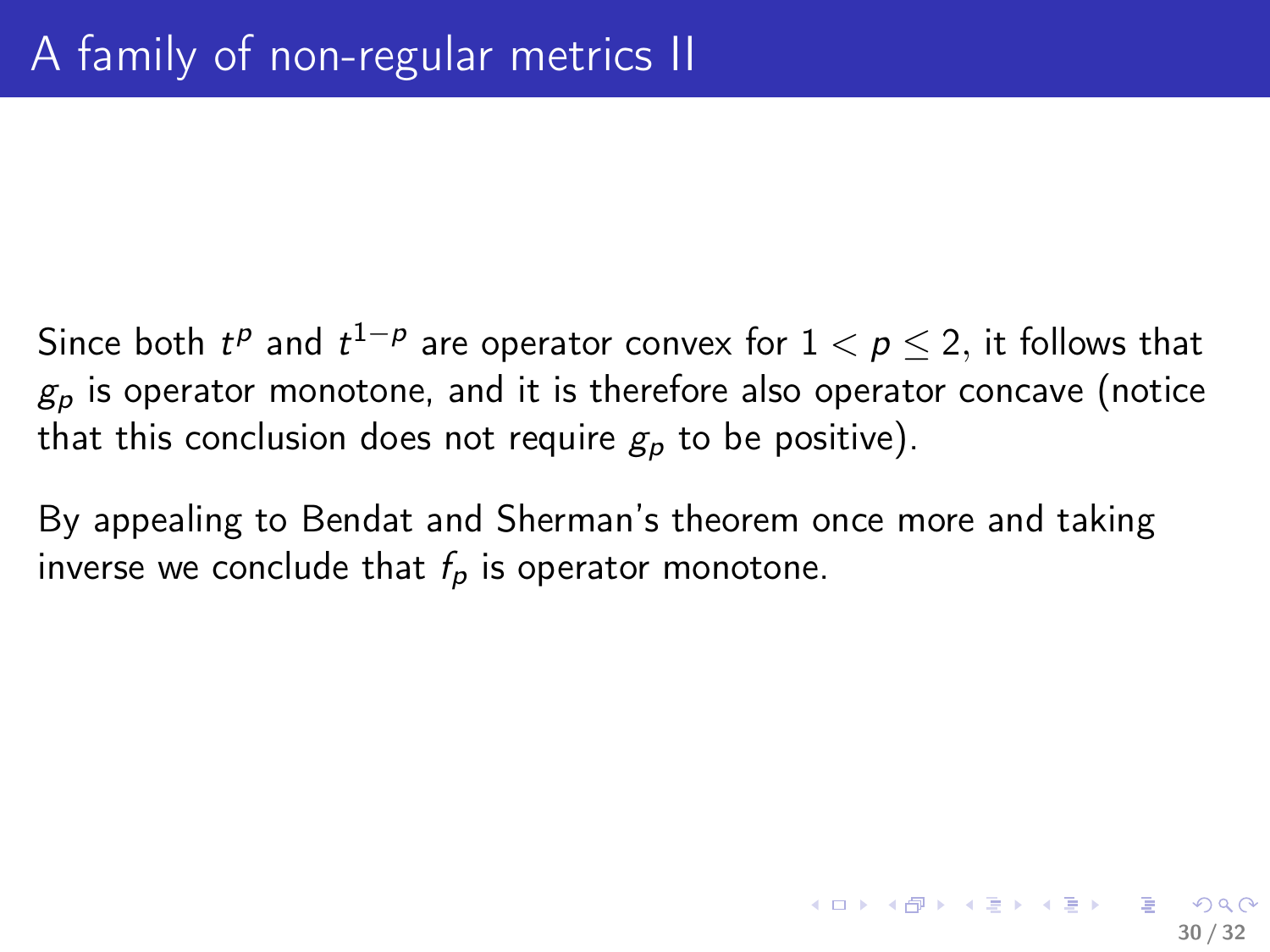For  $1 < p \le 2$  the (unbounded) metric adjusted skew information associated with the non-regular functions  $f_p \in \mathcal{F}_{op}$  is given by

$$
I_{\rho}^{c}(A)=\frac{-1}{\rho(1-\rho)}\operatorname{Tr}[\rho^{p},A]\cdot[\rho^{1-p},A].
$$

31 / 32

イロト イ御 トイ君 トイ君 トー 君 一つなび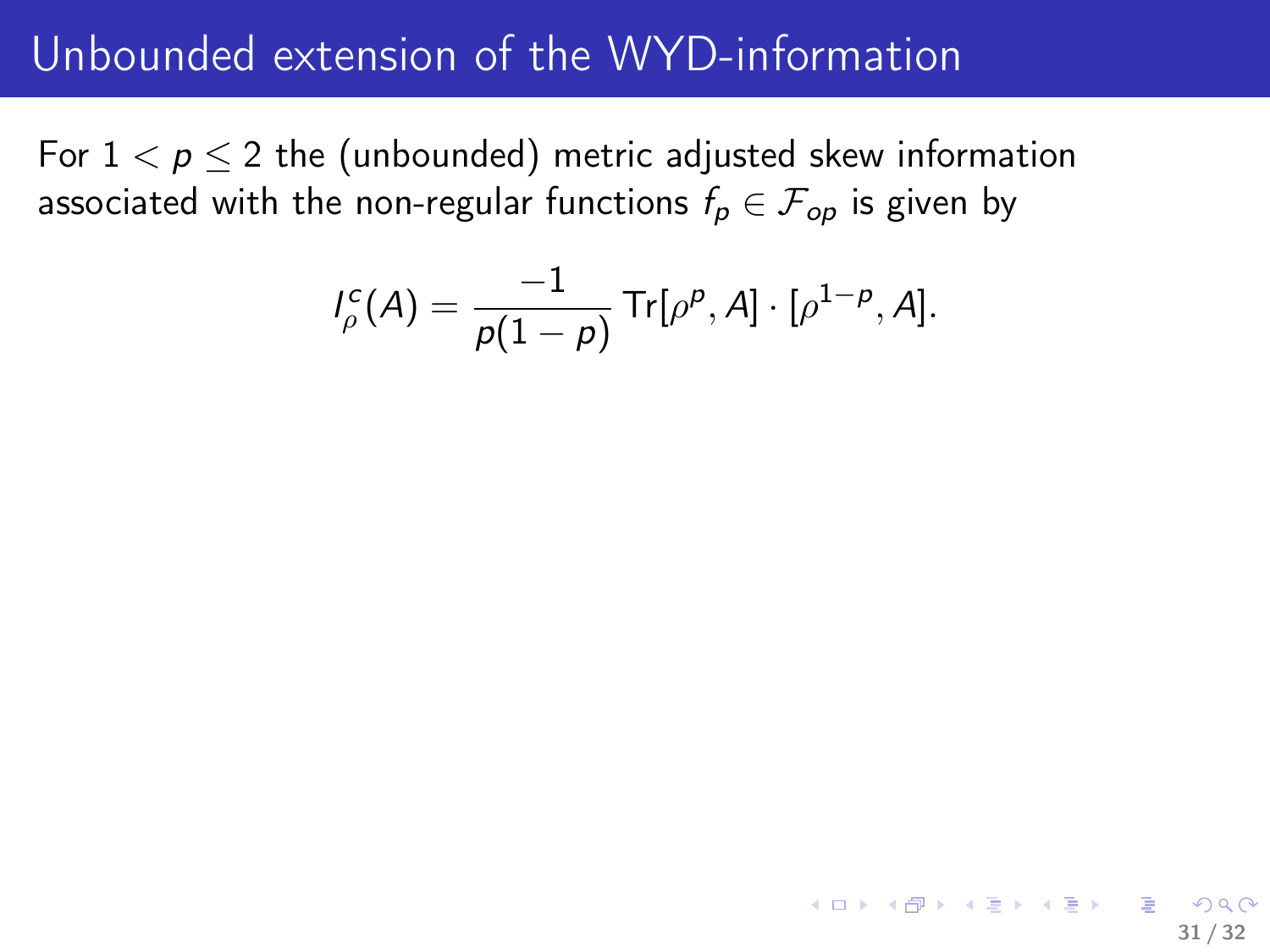For  $1 < p \leq 2$  the (unbounded) metric adjusted skew information associated with the non-regular functions  $f_p \in \mathcal{F}_{op}$  is given by

$$
I_{\rho}^{c}(A)=\frac{-1}{\rho(1-\rho)}\operatorname{Tr}[\rho^{p},A]\cdot[\rho^{1-p},A].
$$

But this is exactly the extension of the Wigner-Yanase-Dyson skew information to parameter values  $1 < p \leq 2$  studied by Jencŏva and Ruskai, and earlier by Hasegawa.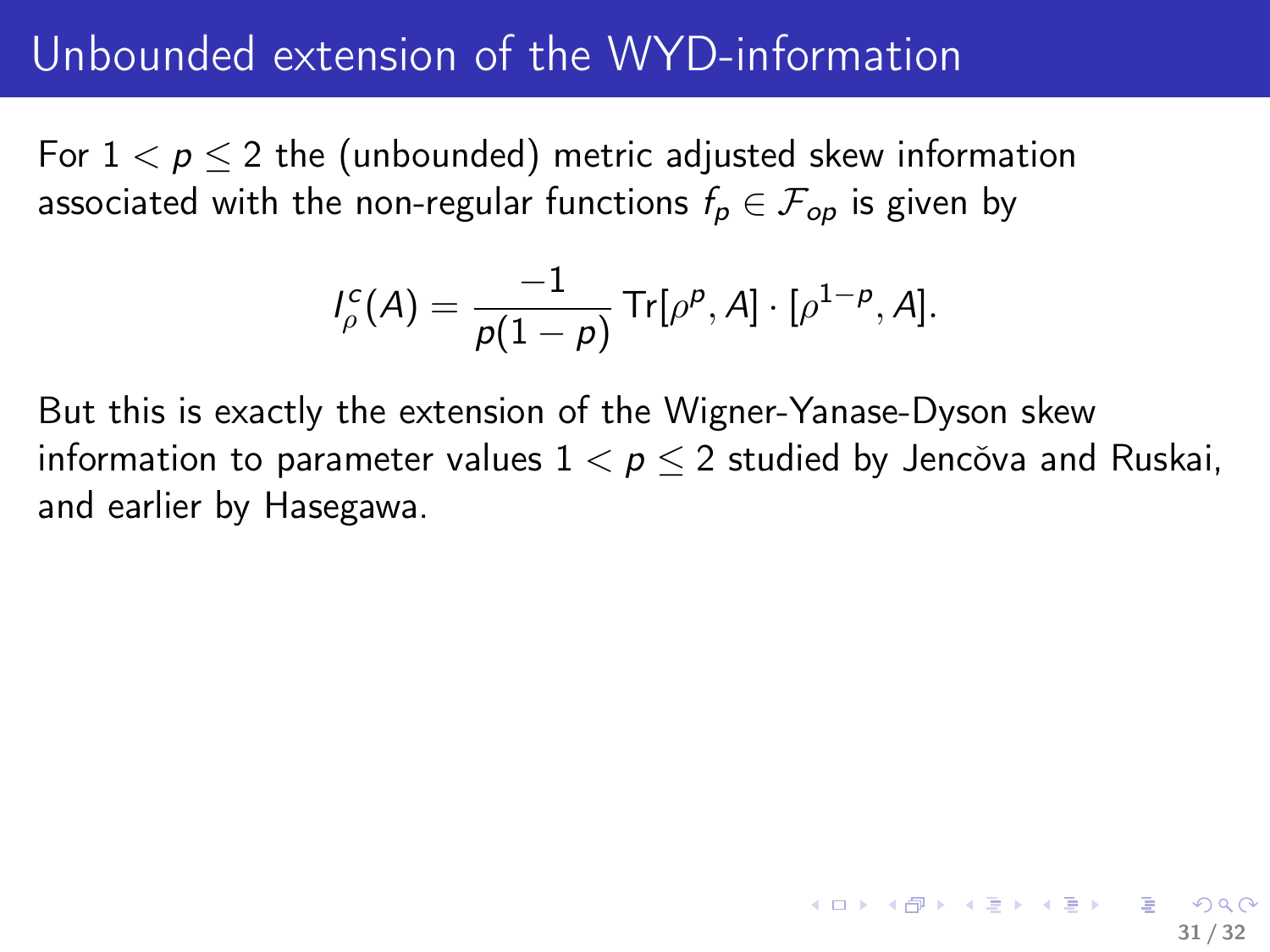For  $1 < p \le 2$  the (unbounded) metric adjusted skew information associated with the non-regular functions  $f_p \in \mathcal{F}_{op}$  is given by

<span id="page-45-0"></span>
$$
I_{\rho}^{c}(A)=\frac{-1}{\rho(1-\rho)}\operatorname{Tr}[\rho^{p},A]\cdot[\rho^{1-p},A].
$$

But this is exactly the extension of the Wigner-Yanase-Dyson skew information to parameter values  $1 < p \leq 2$  studied by Jencŏva and Ruskai, and earlier by Hasegawa.

In particular, this extension of the WYD-information is also associated with monotone metrics and can be understood in terms of the notion of metric adjusted skew information. The main difference is that the metric is regular for  $0 < p < 1$  but non-regular for  $1 < p < 2$ .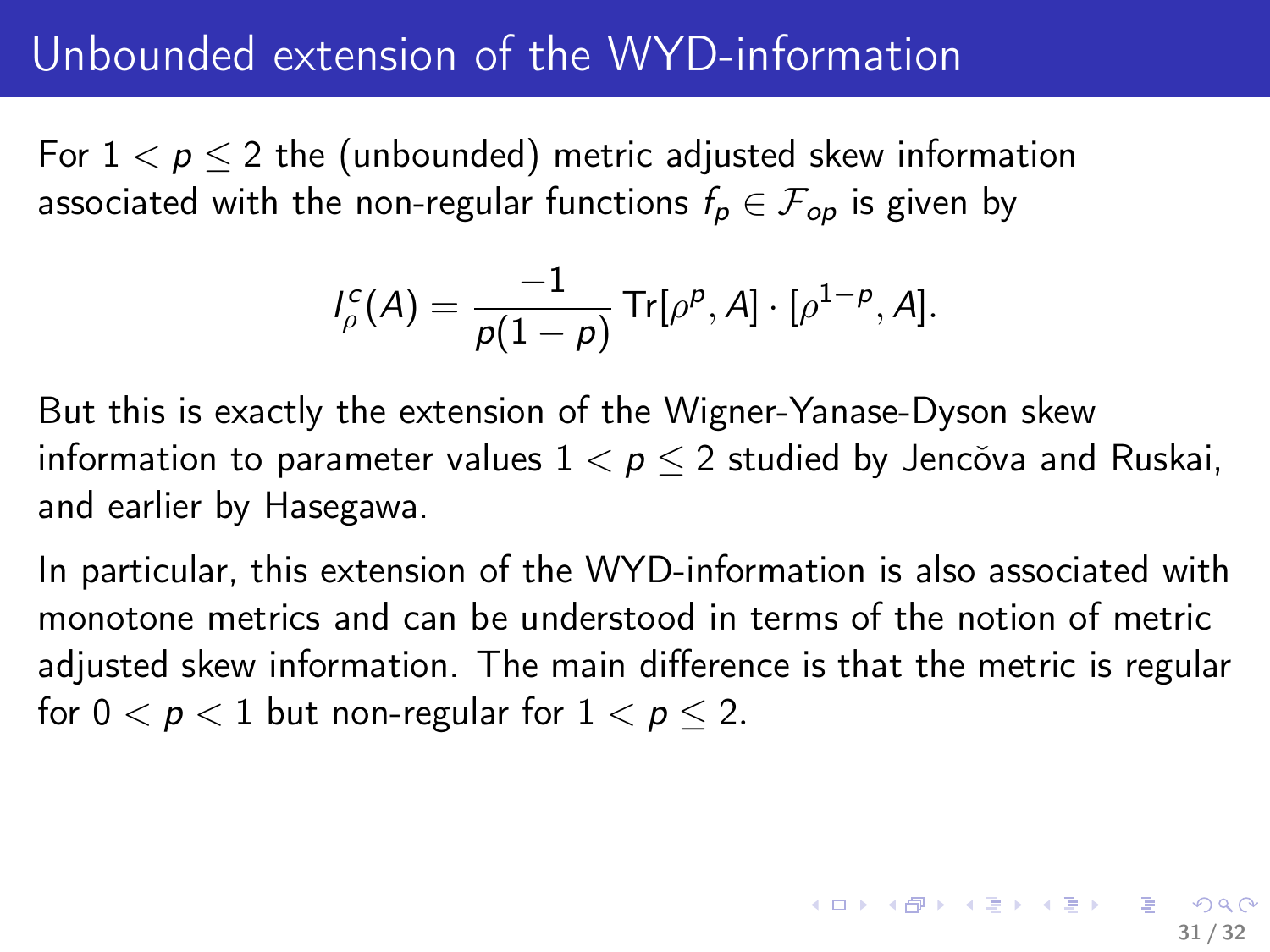For  $1 < p \le 2$  the (unbounded) metric adjusted skew information associated with the non-regular functions  $f_p \in \mathcal{F}_{op}$  is given by

$$
I_{\rho}^{c}(A)=\frac{-1}{\rho(1-\rho)}\operatorname{Tr}[\rho^{p},A]\cdot[\rho^{1-p},A].
$$

But this is exactly the extension of the Wigner-Yanase-Dyson skew information to parameter values  $1 < p \leq 2$  studied by Jencova and Ruskai, and earlier by Hasegawa.

In particular, this extension of the WYD-information is also associated with monotone metrics and can be understood in terms of the notion of metric adjusted skew information. The main difference is that the metric is regular for  $0 < p < 1$  but non-regular for  $1 < p < 2$ .

It is therefore immediate that the extension is non-negative and convex in the state variable. Furthermore, it satisfies all the restricted forms of monotonicity under partial traces that we studie[d.](#page-45-0)